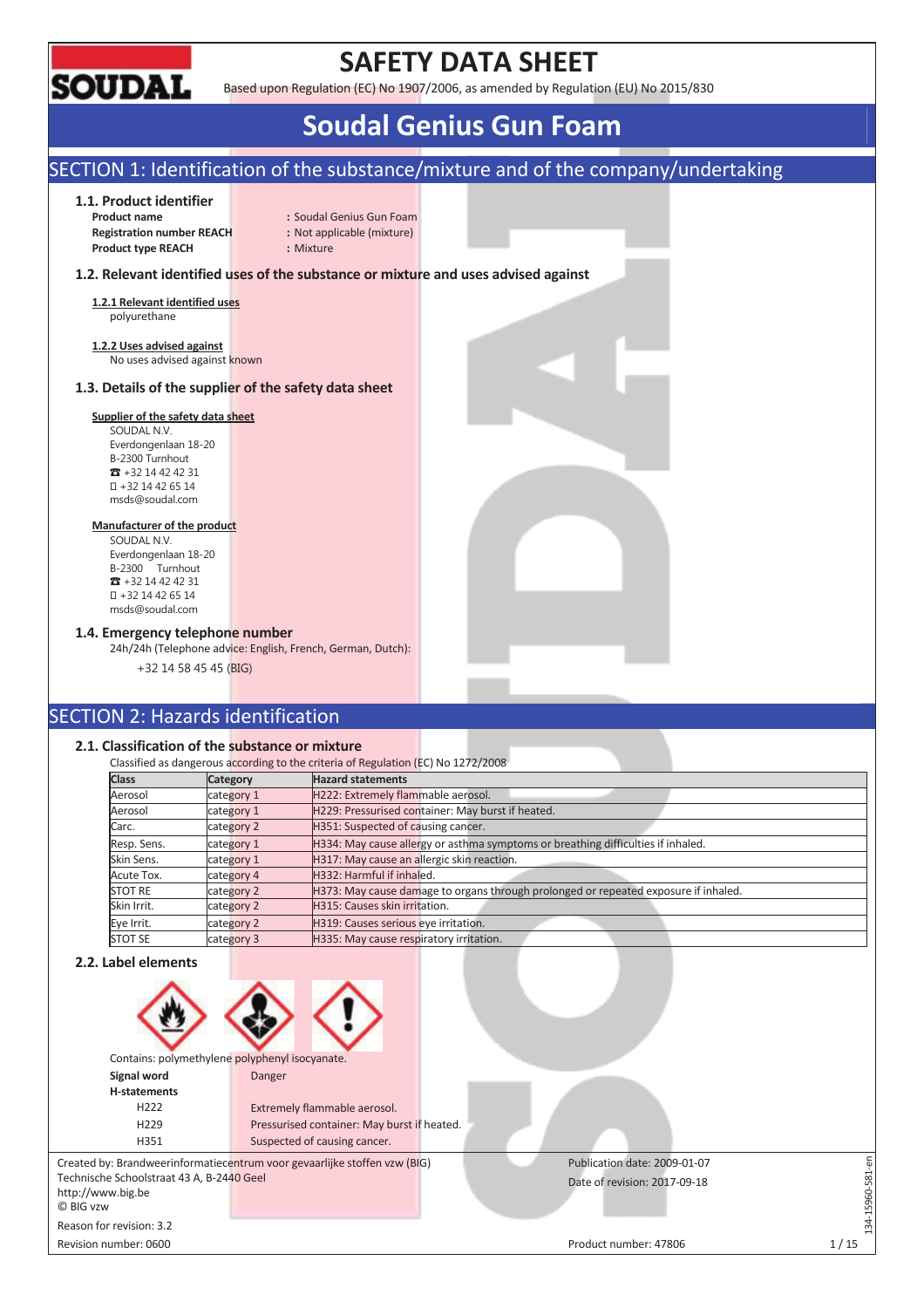| H334                     | May cause allergy or asthma symptoms or breathing difficulties if inhaled.                                      |
|--------------------------|-----------------------------------------------------------------------------------------------------------------|
| H317                     | May cause an allergic skin reaction.                                                                            |
| H332                     | Harmful if inhaled.                                                                                             |
| H373                     | May cause damage to organs through prolonged or repeated exposure if inhaled.                                   |
| H315                     | Causes skin irritation.                                                                                         |
| H319                     | Causes serious eye irritation.                                                                                  |
| H335                     | May cause respiratory irritation.                                                                               |
| P-statements             |                                                                                                                 |
| P101                     | If medical advice is needed, have product container or label at hand.                                           |
| P <sub>102</sub>         | Keep out of reach of children.                                                                                  |
| P210                     | Keep away from heat, hot surfaces, sparks, open flames and other ignition sources. No smoking.                  |
| P211                     | Do not spray on an open flame or other ignition source.                                                         |
| P251                     | Do not pierce or burn, even after use.                                                                          |
| $P362 + P364$            | Take off contaminated clothing and wash it before reuse.                                                        |
| $P410 + P412$            | Protect from sunlight. Do not expose to temperatures exceeding 50 °C/122°F.                                     |
| P501                     | Dispose of contents/container in accordance with local/regional/national/international regulation.              |
| Supplemental information |                                                                                                                 |
|                          | the contract of the contract of the contract of the contract of the contract of the contract of the contract of |

- Persons already sensitised to diisocyanates may develop allergic reactions when using this product.
- Persons suffering from asthma, eczema or skin problems should avoid contact, including dermal contact, with this product. - This product should not be used under conditions of poor ventilation unless a protective mask with an appropriate gas filter (i.e. type A1 according to standard EN 14387) is used.

### **2.3. Other hazards**

Gas/vapour spreads at floor level: ignition hazard

### SECTION 3: Composition/information on ingredients

### **3.1. Substances**

Not applicable

### **3.2. Mixtures**

| <b>Name</b><br><b>REACH Registration No</b>                                                                                                                                                                                                                              | <b>CAS No</b><br><b>EC No</b> |                       | Conc. (C) | <b>Classification according to CLP Note</b>                                                                                                    |                                                                                                                                                                                                                            | <b>Remark</b>     |             |
|--------------------------------------------------------------------------------------------------------------------------------------------------------------------------------------------------------------------------------------------------------------------------|-------------------------------|-----------------------|-----------|------------------------------------------------------------------------------------------------------------------------------------------------|----------------------------------------------------------------------------------------------------------------------------------------------------------------------------------------------------------------------------|-------------------|-------------|
| propane<br>01-2119486944-21                                                                                                                                                                                                                                              |                               | 74-98-6<br>200-827-9  |           | 1% <c<10%< th=""><th>Flam. Gas 1; H220<br/>Press. Gas - Liquefied gas;<br/>H<sub>280</sub></th><th>(1)(2)(10)</th><th>Propellant</th></c<10%<> | Flam. Gas 1; H220<br>Press. Gas - Liquefied gas;<br>H <sub>280</sub>                                                                                                                                                       | (1)(2)(10)        | Propellant  |
| isobutane<br>01-2119485395-27                                                                                                                                                                                                                                            |                               | 75-28-5<br>200-857-2  |           | 1% <c<20%< td=""><td>Flam. Gas 1; H220<br/>Press. Gas - Liquefied gas;<br/>H<sub>280</sub></td><td>(1)(2)(10)</td><td>Propellant</td></c<20%<> | Flam. Gas 1; H220<br>Press. Gas - Liquefied gas;<br>H <sub>280</sub>                                                                                                                                                       | (1)(2)(10)        | Propellant  |
| dimethyl ether<br>01-2119472128-37                                                                                                                                                                                                                                       |                               | 115-10-6<br>204-065-8 |           | 1% <c<10%< td=""><td>Flam. Gas 1; H220<br/>Press. Gas - Liquefied gas;<br/>H<sub>280</sub></td><td>(1)(2)(10)</td><td>Propellant</td></c<10%<> | Flam. Gas 1; H220<br>Press. Gas - Liquefied gas;<br>H <sub>280</sub>                                                                                                                                                       | (1)(2)(10)        | Propellant  |
| reaction mass of tris(2-chloropropyl) phosphate and<br>tris(2-chloro-1-methylethyl) phosphate and<br>phosphoric acid, bis(2-chloro-1-methylethyl) 2-<br>chloropropyl ester and phosphoric acid, 2-chloro-1-<br>methylethyl bis(2-chloropropyl) ester<br>01-2119486772-26 |                               |                       |           | 1% <c<25%< td=""><td>Acute Tox. 4; H302</td><td>(1)(10)</td><td>Constituent</td></c<25%<>                                                      | Acute Tox. 4; H302                                                                                                                                                                                                         | (1)(10)           | Constituent |
| polymethylene polyphenyl isocyanate                                                                                                                                                                                                                                      |                               | 9016-87-9             |           |                                                                                                                                                | 15% <c<50% 2;="" carc.="" h351<br="">Resp. Sens. 1; H334<br/><b>Skin Sens. 1; H317</b><br/>Acute Tox. 4; H332<br/><b>STOT RE 2; H373</b><br/>Skin Irrit. 2; H315<br/>Eye Irrit. 2; H319<br/><b>STOT SE 3; H335</b></c<50%> | (1)(2)(8)(10)(18) | Constituent |
| (1,3-butadiene, conc<0.1%)                                                                                                                                                                                                                                               |                               |                       |           |                                                                                                                                                |                                                                                                                                                                                                                            |                   |             |

(1) For H-statements in full: see heading 16

(2) Substance with a Community workplace exposure limit

(8) Specific concentration limits, see heading 16

(10) Subject to restrictions of Annex XVII of Regulation (EC) No. 1907/2006

(18) Polymethylene polyphenyl isocyanate, contains > 0.1% MDI-isomers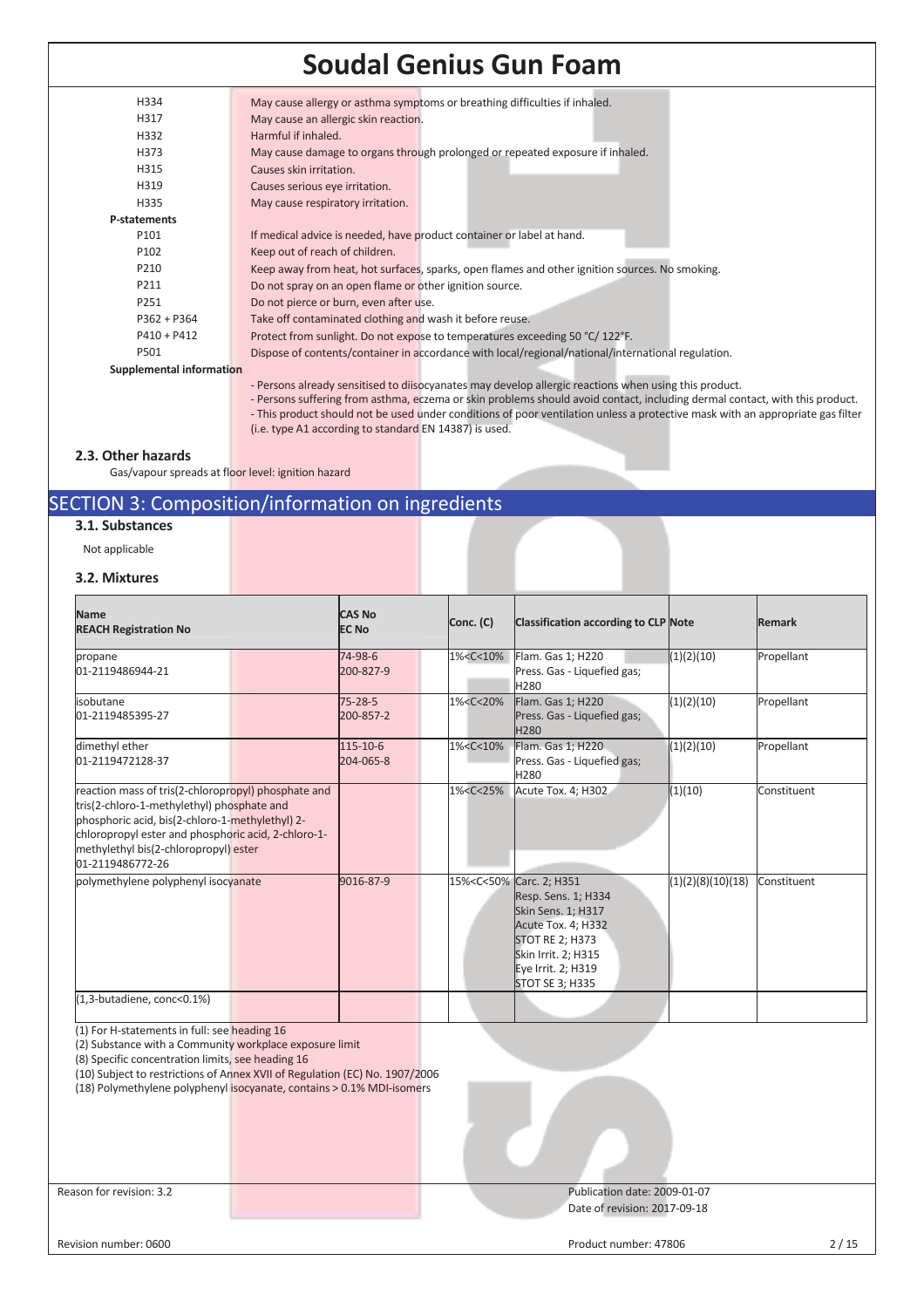### SECTION 4: First aid measures

### **4.1. Description of first aid measures**

### **General:**

Check the vital functions. Unconscious: maintain adequate airway and respiration. Respiratory arrest: artificial respiration or oxygen. Cardiac arrest: perform resuscitation. Victim conscious with laboured breathing: half-seated. Victim in shock: on his back with legs slightly raised. Vomiting: prevent asphyxia/aspiration pneumonia. Prevent cooling by covering the victim (no warming up). Keep watching the victim. Give psychological aid. Keep the victim calm, avoid physical strain. Depending on the victim's condition: doctor/hospital.

#### **After inhalation:**

Remove the victim into fresh air. Respiratory problems: consult a doctor/medical service.

#### **After skin contact:**

Wash immediately with lots of water. Take victim to a doctor if irritation persists.

#### **After eye contact:**

Rinse immediately with plenty of water. Remove contact lenses, if present and easy to do. Continue rinsing. Do not apply neutralizing agents. Take victim to an ophthalmologist if irritation persists.

#### **After ingestion:**

Rinse mouth with water. Immediately after ingestion: give lots of water to drink. Do not induce vomiting. Consult a doctor/medical service if you feel

#### $\ddot{\phantom{1}}$ **4.2. Most important symptoms and effects, both acute and delayed**

### **4.2.1 Acute symptoms**

### **After inhalation:**

Dry/sore throat. Coughing. Irritation of the respiratory tract. Irritation of the nasal mucous membranes. Runny nose. FOLLOWING SYMPTOMS MAY APPEAR LATER: Possible inflammation of the respiratory tract. Risk of lung oedema. Respiratory difficulties.

**After skin contact:**  Tingling/irritation of the skin. **After eye contact:** 

Irritation of the eye tissue. Lacrimation. **After ingestion:** 

- Not applicable.
- **4.2.2 Delayed symptoms**  No effects known.

**4.3. Indication of any immediate medical attention and special treatment needed**

If applicable and available it will be listed below.

### SECTION 5: Firefighting measures

### **5.1. Extinguishing media**

### **5.1.1 Suitable extinguishing media:**

Small fire: Quick-acting ABC powder extinguisher, Quick-acting BC powder extinguisher.

### **5.1.2 Unsuitable extinguishing media:**

Small fire: Quick-acting CO2 extinguisher, Water (water can be used to control jet flame), Foam. Major fire: Water (water can be used to control jet flame), Foam.

### **5.2. Special hazards arising from the substance or mixture**

On burning: release of toxic and corrosive gases/vapours (phosphorus oxides, nitrous vapours, hydrogen chloride, carbon monoxide - carbon dioxide). Pressurised container: May burst if heated. May polymerize on exposure to temperature rise. On heating: release of toxic/combustible gases/vapours (hydrogen cyanide).

### **5.3. Advice for firefighters**

### **5.3.1 Instructions:**

If exposed to fire cool the closed containers by spraying with water. Physical explosion risk: extinguish/cool from behind cover. Do not move the load if exposed to heat. After cooling: persistant risk of physical explosion. Dilute toxic gases with water spray. Take account of toxic/corrosive precipitation water.

### **5.3.2 Special protective equipment for fire-fighters:**

Gloves. Protective goggles. Head/neck protection. Protective clothing. Heat/fire exposure: compressed air/oxygen apparatus.

### SECTION 6: Accidental release measures

### **6.1. Personal precautions, protective equipment and emergency procedures** Stop engines and no smoking. No naked flames or sparks. Spark- and explosionproof appliances and lighting equipment. **6.1.1 Protective equipment for non-emergency personnel**  See heading 8.2 **6.1.2 Protective equipment for emergency responders** Gloves. Protective goggles. Head/neck protection. Protective clothing. Suitable protective clothing See heading 8.2 **6.2. Environmental precautions** Reason for revision: 3.2 **Publication date: 2009-01-07** Publication date: 2009-01-07 Date of revision: 2017-09-18

Revision number: 0600 3 / 15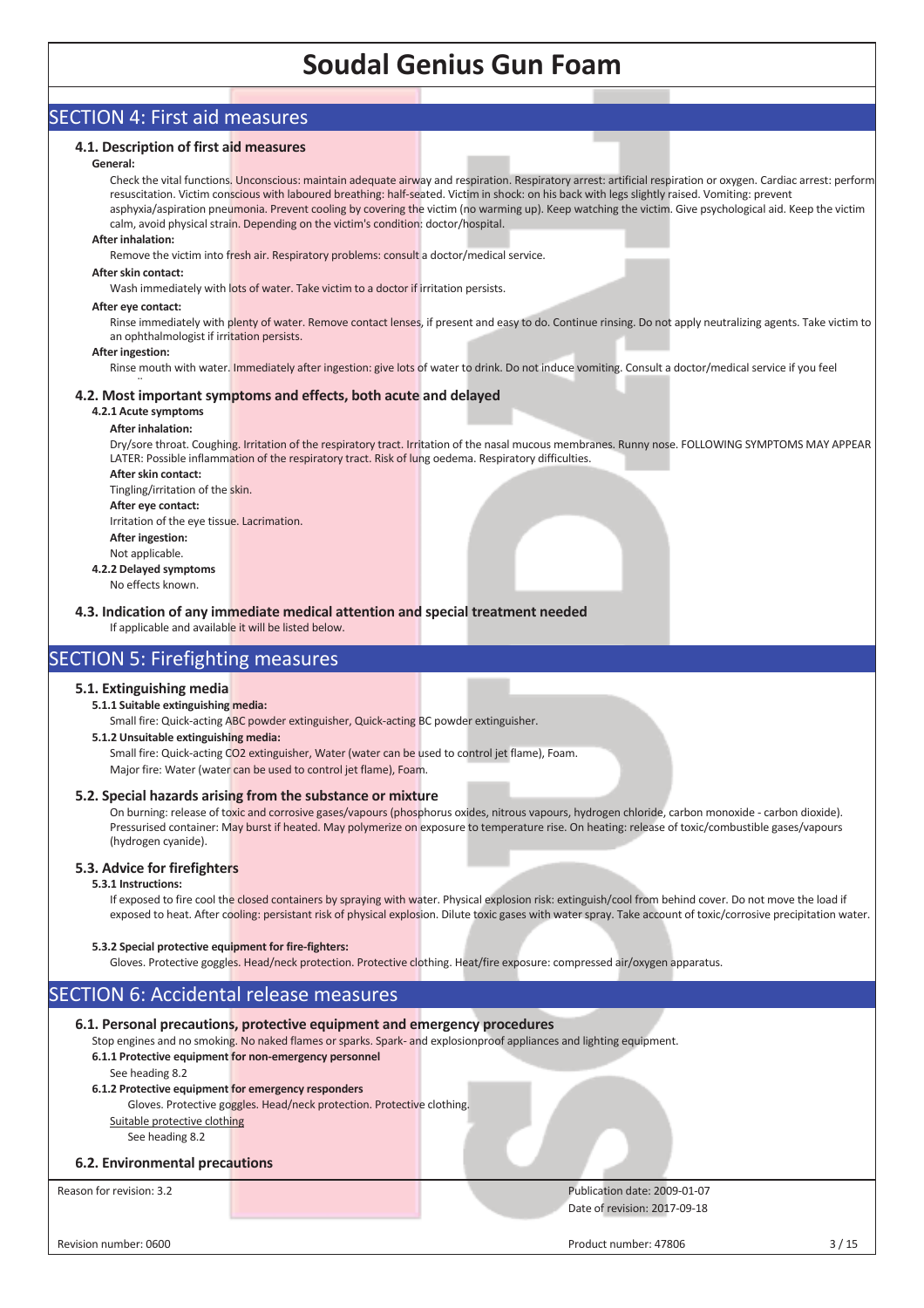Dam up the solid spill. Use appropriate containment to avoid environmental contamination.

### **6.3. Methods and material for containment and cleaning up**

Allow product to solidify and remove it by mechanical means. Carefully collect the spill/leftovers. Clean (treat) contaminated surfaces with acetone. Take collected spill to manufacturer/competent authority. Wash clothing and equipment after handling.

### **6.4. Reference to other sections**

See heading 13.

### SECTION 7: Handling and storage

The information in this section is a general description. If applicable and available, exposure scenarios are attached in annex. Always use the relevant exposure scenarios that correspond to your identified use.

### **7.1. Precautions for safe handling**

Use spark-/explosionproof appliances and lighting system. Keep away from naked flames/heat. Keep away from ignition sources/sparks. Gas/vapour heavier than air at 20°C. Observe very strict hygiene - avoid contact. Remove contaminated clothing immediately.

### **7.2. Conditions for safe storage, including any incompatibilities**

**7.2.1 Safe storage requirements:** 

Storage temperature: < 50 °C. Store in a cool area. Keep out of direct sunlight. Ventilation at floor level. Fireproof storeroom. Unauthorized persons are not admitted. Meet the legal requirements. Max. storage time: 1 year(s).

#### **7.2.2 Keep away from:**

Heat sources, ignition sources, (strong) acids, (strong) bases, amines.

### **7.2.3 Suitable packaging material:**

Aerosol.

### **7.2.4 Non suitable packaging material:**

No data available

### **7.3. Specific end use(s)**

If applicable and available, exposure scenarios are attached in annex. See information supplied by the manufacturer.

### SECTION 8: Exposure controls/personal protection

### **8.1. Control parameters**

### **8.1.1 Occupational exposure**

### **a) Occupational exposure limit values**

If limit values are applicable and available these will be listed below.

| <b>EU</b>                                  |                                                              |                                                                                            |                                    |
|--------------------------------------------|--------------------------------------------------------------|--------------------------------------------------------------------------------------------|------------------------------------|
| Dimethylether                              |                                                              | Time-weighted average exposure limit 8 h (Indicative occupational<br>exposure limit value) | 1000 ppm                           |
|                                            |                                                              | Time-weighted average exposure limit 8 h (Indicative occupational<br>exposure limit value) | $\frac{1920 \text{ mg}}{\text{m}}$ |
| <b>Belgium</b>                             |                                                              |                                                                                            |                                    |
| 4,4'-Diisocyanate de diphénylméthane (MDI) |                                                              | Time-weighted average exposure limit 8 h                                                   | 0.005 ppm                          |
|                                            |                                                              | Time-weighted average exposure limit 8 h                                                   | $0.052$ mg/m <sup>3</sup>          |
| C <sub>4</sub>                             | Hydrocarbures aliphatiques sous forme gazeuse : (Alcanes C1- | Time-weighted average exposure limit 8 h                                                   | 1000 ppm                           |
| Oxyde de diméthyle                         |                                                              | Time-weighted average exposure limit 8 h                                                   | 1000 ppm                           |
|                                            |                                                              | Time-weighted average exposure limit 8 h                                                   | 1920 mg/m <sup>3</sup>             |
| <b>The Netherlands</b>                     |                                                              |                                                                                            |                                    |
| Dimethylether                              |                                                              | Time-weighted average exposure limit 8 h (Public occupational<br>exposure limit value)     | 496 ppm                            |
|                                            |                                                              | Time-weighted average exposure limit 8 h (Public occupational<br>exposure limit value)     | 950 mg/m $3$                       |
|                                            |                                                              | Short time value (Public occupational exposure limit value)                                | 783 ppm                            |
|                                            |                                                              | Short time value (Public occupational exposure limit value)                                | $1500$ mg/m <sup>3</sup>           |
| France                                     |                                                              |                                                                                            |                                    |
| 4,4'-Diisocyanate de diphénylméthane       |                                                              | Time-weighted average exposure limit 8 h (VL: Valeur non<br>réglementaire indicative)      | $0.01$ ppm                         |
|                                            |                                                              | Time-weighted average exposure limit 8 h (VL: Valeur non<br>réglementaire indicative)      | $0.1 \text{ mg/m}^3$               |
|                                            |                                                              | Short time value (VL: Valeur non réglementaire indicative)                                 | $0.02$ ppm                         |
|                                            |                                                              | Short time value (VL: Valeur non réglementaire indicative)                                 | $0.2 \,\mathrm{mg/m^3}$            |
| Oxyde de diméthyle                         |                                                              | Time-weighted average exposure limit 8 h (VRI: Valeur réglementaire<br>lindicative)        | 1000 ppm                           |
|                                            |                                                              | Time-weighted average exposure limit 8 h (VRI: Valeur réglementaire<br>indicative)         | 1920 mg/m <sup>3</sup>             |
|                                            |                                                              |                                                                                            |                                    |
| Reason for revision: 3.2                   |                                                              | Publication date: 2009-01-07                                                               |                                    |
|                                            |                                                              | Date of revision: 2017-09-18                                                               |                                    |
| Revision number: 0600                      |                                                              | Product number: 47806                                                                      | 4/15                               |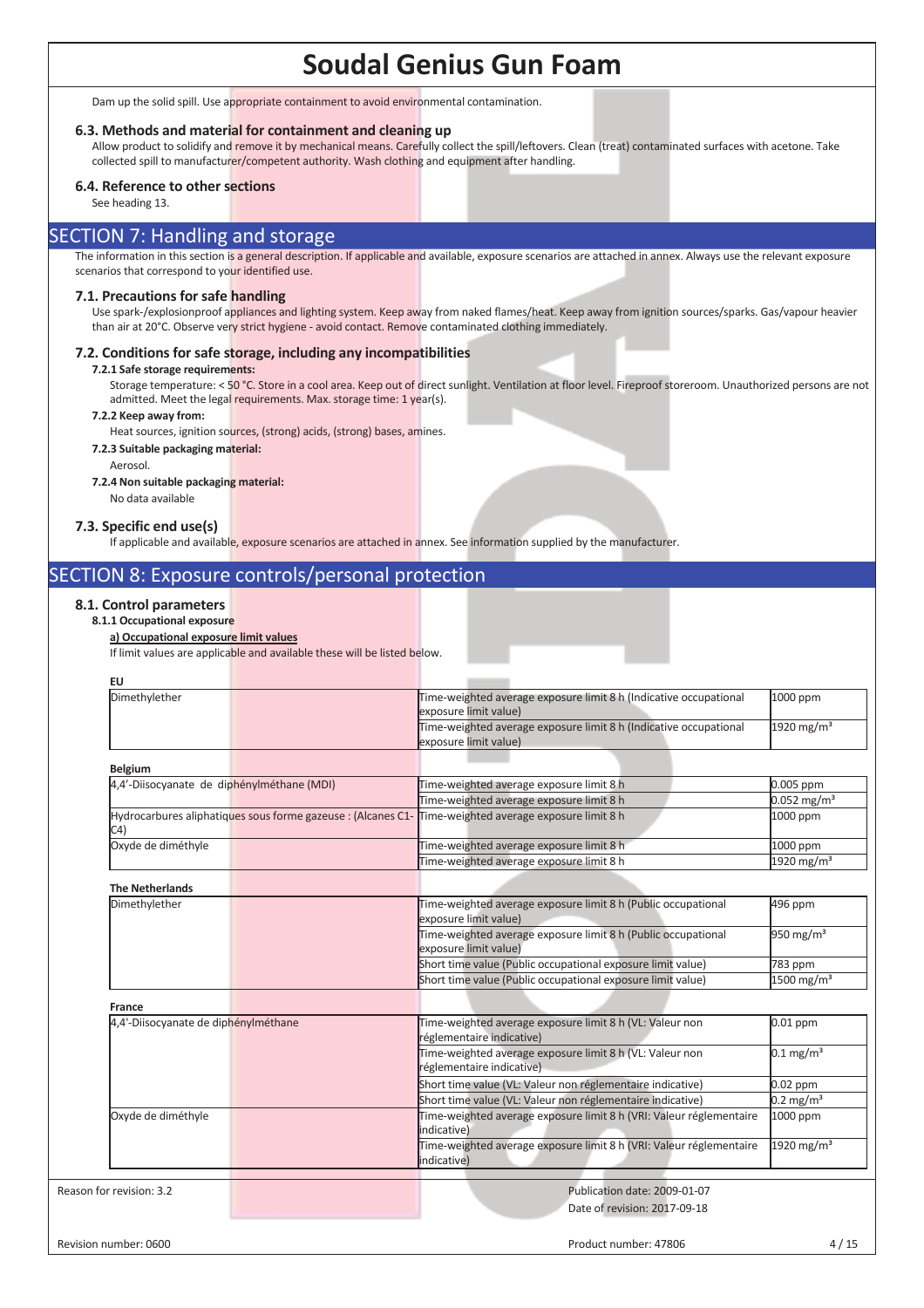| Germany                                                                                                                                                                                                                          |                                       |                   |                                        |                                                                                                                                                            |               |                                                      |
|----------------------------------------------------------------------------------------------------------------------------------------------------------------------------------------------------------------------------------|---------------------------------------|-------------------|----------------------------------------|------------------------------------------------------------------------------------------------------------------------------------------------------------|---------------|------------------------------------------------------|
| 4,4'-Methylendiphenyldisocyanat                                                                                                                                                                                                  |                                       |                   |                                        | Time-weighted average exposure limit 8 h (TRGS 900)                                                                                                        |               | $0.05 \,\mathrm{mg/m^3}$                             |
| Dimethylether                                                                                                                                                                                                                    |                                       |                   |                                        | Time-weighted average exposure limit 8 h (TRGS 900)                                                                                                        |               | 1000 ppm                                             |
|                                                                                                                                                                                                                                  |                                       |                   |                                        | Time-weighted average exposure limit 8 h (TRGS 900)                                                                                                        |               | 1900 mg/m <sup>3</sup>                               |
| Isobutan                                                                                                                                                                                                                         |                                       |                   |                                        | Time-weighted average exposure limit 8 h (TRGS 900)                                                                                                        |               | 1000 ppm                                             |
|                                                                                                                                                                                                                                  |                                       |                   |                                        | Time-weighted average exposure limit 8 h (TRGS 900)                                                                                                        |               | 2400 mg/m <sup>3</sup>                               |
| pMDI (als MDI berechnet)                                                                                                                                                                                                         |                                       |                   |                                        | Time-weighted average exposure limit 8 h (TRGS 900)                                                                                                        |               | $0.05$ mg/m <sup>3</sup>                             |
| Propan                                                                                                                                                                                                                           |                                       |                   |                                        | Time-weighted average exposure limit 8 h (TRGS 900)                                                                                                        |               | 1000 ppm                                             |
|                                                                                                                                                                                                                                  |                                       |                   |                                        | Time-weighted average exposure limit 8 h (TRGS 900)                                                                                                        |               | $1800 \,\mathrm{mg/m^3}$                             |
| <b>UK</b>                                                                                                                                                                                                                        |                                       |                   |                                        |                                                                                                                                                            |               |                                                      |
| Dimethyl ether                                                                                                                                                                                                                   |                                       |                   | (EH40/2005))                           | Time-weighted average exposure limit 8 h (Workplace exposure limit<br>Time-weighted average exposure limit 8 h (Workplace exposure limit                   |               | 400 ppm<br>766 mg/m <sup>3</sup>                     |
|                                                                                                                                                                                                                                  |                                       |                   | (EH40/2005))                           |                                                                                                                                                            |               |                                                      |
|                                                                                                                                                                                                                                  |                                       |                   |                                        | Short time value (Workplace exposure limit (EH40/2005))                                                                                                    |               | 500 ppm                                              |
|                                                                                                                                                                                                                                  |                                       |                   |                                        | Short time value (Workplace exposure limit (EH40/2005))                                                                                                    |               | 958 mg/m <sup>3</sup>                                |
| Isocyanates, all (as -NCO) Except methyl isocyanate                                                                                                                                                                              |                                       |                   | (EH40/2005))                           | Time-weighted average exposure limit 8 h (Workplace exposure limit<br>Short time value (Workplace exposure limit (EH40/2005))                              |               | $0.02$ mg/m <sup>3</sup><br>$0.07 \,\mathrm{mg/m^3}$ |
|                                                                                                                                                                                                                                  |                                       |                   |                                        |                                                                                                                                                            |               |                                                      |
| USA (TLV-ACGIH)                                                                                                                                                                                                                  |                                       |                   |                                        |                                                                                                                                                            |               |                                                      |
| Butane, all isomers                                                                                                                                                                                                              |                                       |                   | Short time value (TLV - Adopted Value) |                                                                                                                                                            |               | 1000 ppm                                             |
| Methylene bisphenyl isocyanate (MDI)                                                                                                                                                                                             |                                       |                   |                                        | Time-weighted average exposure limit 8 h (TLV - Adopted Value)                                                                                             |               | 0.005 ppm                                            |
| b) National biological limit values                                                                                                                                                                                              |                                       |                   |                                        |                                                                                                                                                            |               |                                                      |
| If limit values are applicable and available these will be listed below.                                                                                                                                                         |                                       |                   |                                        |                                                                                                                                                            |               |                                                      |
| 8.1.2 Sampling methods                                                                                                                                                                                                           |                                       |                   |                                        |                                                                                                                                                            |               |                                                      |
| <b>Product name</b>                                                                                                                                                                                                              |                                       |                   | <b>Test</b>                            | <b>Number</b>                                                                                                                                              |               |                                                      |
| Isocyanates                                                                                                                                                                                                                      |                                       |                   | <b>NIOSH</b>                           | 5521                                                                                                                                                       |               |                                                      |
|                                                                                                                                                                                                                                  |                                       |                   | <b>NIOSH</b>                           | 5522                                                                                                                                                       |               |                                                      |
|                                                                                                                                                                                                                                  |                                       |                   |                                        |                                                                                                                                                            |               |                                                      |
| Isocyanates<br>8.1.3 Applicable limit values when using the substance or mixture as intended<br>If limit values are applicable and available these will be listed below.<br>8.1.4 DNEL/PNEC values<br><b>DNEL/DMEL - Workers</b> |                                       |                   |                                        | reaction mass of tris(2-chloropropyl) phosphate and tris(2-chloro-1-methylethyl) phosphate and phosphoric acid, bis(2-chloro-1-methylethyl) 2-chloropropyl |               |                                                      |
| ester and phosphoric acid, 2-chloro-1-methylethyl bis(2-chloropropyl) ester                                                                                                                                                      |                                       |                   |                                        |                                                                                                                                                            |               |                                                      |
| <b>Effect level (DNEL/DMEL)</b>                                                                                                                                                                                                  | <b>Type</b>                           |                   |                                        | Value                                                                                                                                                      | <b>Remark</b> |                                                      |
| <b>DNEL</b>                                                                                                                                                                                                                      | Long-term systemic effects inhalation |                   |                                        | 5.82 $mg/m3$                                                                                                                                               |               |                                                      |
|                                                                                                                                                                                                                                  | Acute systemic effects inhalation     |                   |                                        | 22.4 mg/m <sup>3</sup>                                                                                                                                     |               |                                                      |
|                                                                                                                                                                                                                                  | Long-term systemic effects dermal     |                   |                                        | 2.08 mg/kg bw/day                                                                                                                                          |               |                                                      |
|                                                                                                                                                                                                                                  | Acute systemic effects dermal         |                   |                                        | 8 mg/kg bw/day                                                                                                                                             |               |                                                      |
| <b>DNEL/DMEL - General population</b>                                                                                                                                                                                            |                                       |                   |                                        |                                                                                                                                                            |               |                                                      |
|                                                                                                                                                                                                                                  |                                       |                   |                                        | reaction mass of tris(2-chloropropyl) phosphate and tris(2-chloro-1-methylethyl) phosphate and phosphoric acid, bis(2-chloro-1-methylethyl) 2-chloropropyl |               |                                                      |
| ester and phosphoric acid, 2-chloro-1-methylethyl bis(2-chloropropyl) ester                                                                                                                                                      |                                       |                   |                                        |                                                                                                                                                            |               |                                                      |
| <b>Effect level (DNEL/DMEL)</b>                                                                                                                                                                                                  | <b>Type</b>                           |                   |                                        | Value                                                                                                                                                      | <b>Remark</b> |                                                      |
| <b>DNEL</b>                                                                                                                                                                                                                      | Long-term systemic effects inhalation |                   |                                        | $1.46$ mg/m <sup>3</sup>                                                                                                                                   |               |                                                      |
|                                                                                                                                                                                                                                  | Acute systemic effects inhalation     |                   |                                        | 11.2 mg/m <sup>3</sup>                                                                                                                                     |               |                                                      |
|                                                                                                                                                                                                                                  | Long-term systemic effects dermal     |                   |                                        | 1.04 mg/kg bw/day                                                                                                                                          |               |                                                      |
|                                                                                                                                                                                                                                  | Acute systemic effects dermal         |                   |                                        | 4 mg/kg bw/day                                                                                                                                             |               |                                                      |
|                                                                                                                                                                                                                                  | Long-term systemic effects oral       |                   |                                        | 0.52 mg/kg bw/day                                                                                                                                          |               |                                                      |
| <b>PNEC</b>                                                                                                                                                                                                                      |                                       |                   |                                        |                                                                                                                                                            |               |                                                      |
|                                                                                                                                                                                                                                  |                                       |                   |                                        | reaction mass of tris(2-chloropropyl) phosphate and tris(2-chloro-1-methylethyl) phosphate and phosphoric acid, bis(2-chloro-1-methylethyl) 2-chloropropyl |               |                                                      |
| ester and phosphoric acid, 2-chloro-1-methylethyl bis(2-chloropropyl) ester                                                                                                                                                      |                                       |                   |                                        |                                                                                                                                                            |               |                                                      |
| <b>Compartments</b>                                                                                                                                                                                                              |                                       | Value             |                                        | <b>Remark</b>                                                                                                                                              |               |                                                      |
| Fresh water                                                                                                                                                                                                                      |                                       | $0.64$ mg/l       |                                        |                                                                                                                                                            |               |                                                      |
| Aqua (intermittent releases)                                                                                                                                                                                                     |                                       | $0.51$ mg/l       |                                        |                                                                                                                                                            |               |                                                      |
| Marine water                                                                                                                                                                                                                     |                                       | $0.064$ mg/l      |                                        |                                                                                                                                                            |               |                                                      |
| <b>STP</b>                                                                                                                                                                                                                       |                                       | 7.84 mg/l         |                                        |                                                                                                                                                            |               |                                                      |
| Fresh water sediment                                                                                                                                                                                                             |                                       |                   | 13.4 mg/kg sediment dw                 |                                                                                                                                                            |               |                                                      |
| Marine water sediment                                                                                                                                                                                                            |                                       |                   | 1.34 mg/kg sediment dw                 |                                                                                                                                                            |               |                                                      |
| Soil                                                                                                                                                                                                                             |                                       | 1.7 mg/kg soil dw |                                        |                                                                                                                                                            |               |                                                      |
| Oral                                                                                                                                                                                                                             |                                       |                   |                                        |                                                                                                                                                            |               |                                                      |
|                                                                                                                                                                                                                                  |                                       | 11.6 mg/kg food   |                                        |                                                                                                                                                            |               |                                                      |
| 8.1.5 Control banding<br>If applicable and available it will be listed below.                                                                                                                                                    |                                       |                   |                                        |                                                                                                                                                            |               |                                                      |
| 8.2. Exposure controls                                                                                                                                                                                                           |                                       |                   |                                        |                                                                                                                                                            |               |                                                      |

Reason for revision: 3.2 Publication date: 2009-01-07

Date of revision: 2017-09-18

Revision number: 0600 5/15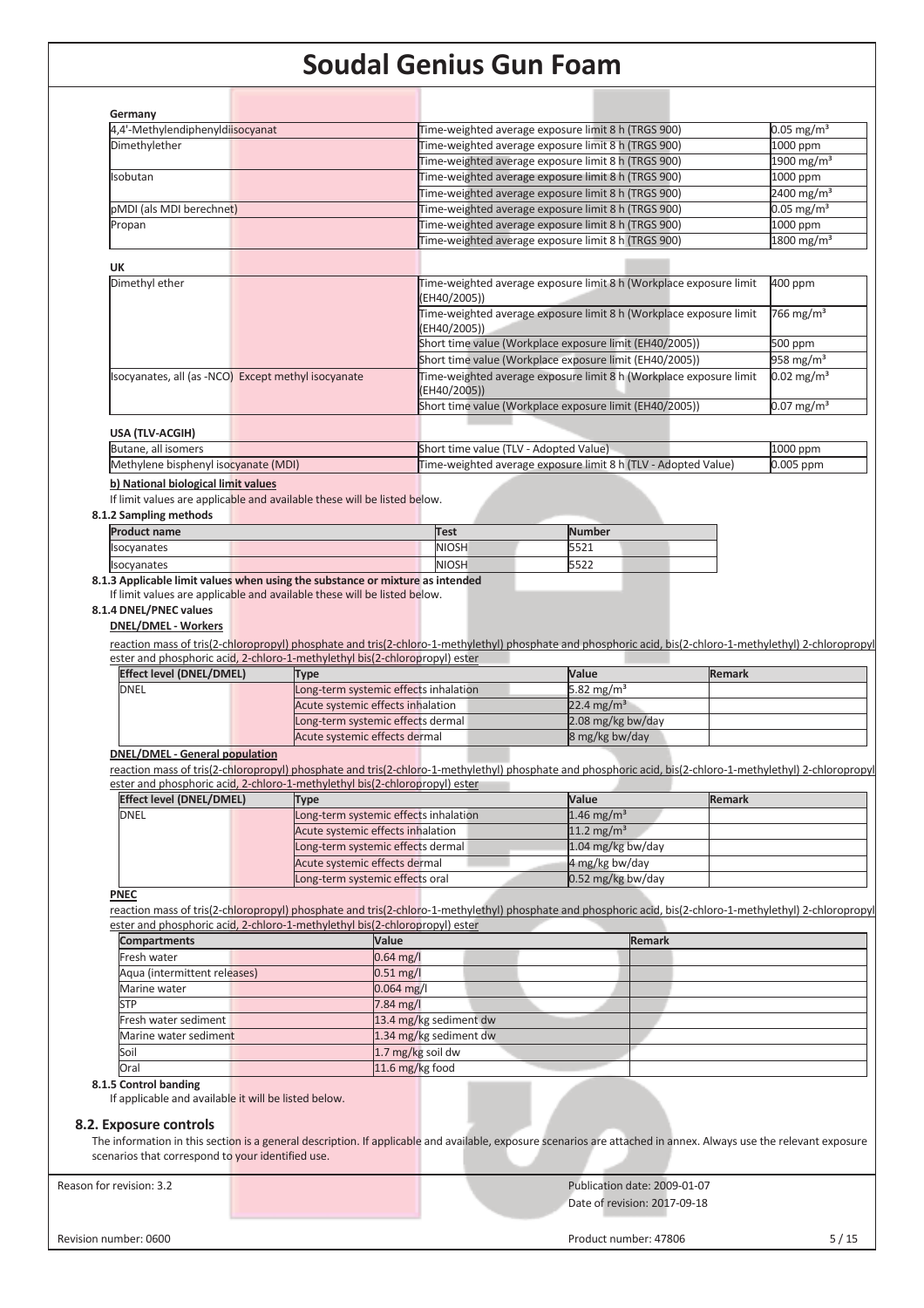### **8.2.1 Appropriate engineering controls**

Use spark-/explosionproof appliances and lighting system. Keep away from naked flames/heat. Keep away from ignition sources/sparks. Measure the concentration in the air regularly.

### **8.2.2 Individual protection measures, such as personal protective equipment**

| 8.2.2 individual protection measures, such as personal protective equipment |                                                                                      |                          |  |                  |  |
|-----------------------------------------------------------------------------|--------------------------------------------------------------------------------------|--------------------------|--|------------------|--|
|                                                                             | Observe very strict hygiene - avoid contact. Do not eat, drink or smoke during work. |                          |  |                  |  |
| a) Respiratory protection:                                                  |                                                                                      |                          |  |                  |  |
|                                                                             | Wear gas mask with filter type A if conc. in air > exposure limit.                   |                          |  |                  |  |
| b) Hand protection:                                                         |                                                                                      |                          |  |                  |  |
| Gloves.                                                                     |                                                                                      |                          |  |                  |  |
| <b>Materials</b>                                                            |                                                                                      | <b>Breakthrough time</b> |  | <b>Thickness</b> |  |
| LDPE (Low Density Poly Ethylene)                                            |                                                                                      | > 10 minutes             |  | $0.025$ mm       |  |
| - materials (good resistance)                                               |                                                                                      |                          |  |                  |  |
| LDPE (Low Density Poly Ethylene).                                           |                                                                                      |                          |  |                  |  |
| c) Eye protection:                                                          |                                                                                      |                          |  |                  |  |
| Protective goggles.                                                         |                                                                                      |                          |  |                  |  |
| d) Skin protection:                                                         |                                                                                      |                          |  |                  |  |
| Head/neck protection. Protective clothing.                                  |                                                                                      |                          |  |                  |  |
| 8.2.3 Environmental exposure controls:                                      |                                                                                      |                          |  |                  |  |
| See headings 6.2, 6.3 and 13                                                |                                                                                      |                          |  |                  |  |
|                                                                             |                                                                                      |                          |  |                  |  |

# SECTION 9: Physical and chemical properties

| Physical form               | Aerosol                                                |
|-----------------------------|--------------------------------------------------------|
| Odour                       | Characteristic odour                                   |
| Odour threshold             | No data available                                      |
| Colour                      | Variable in colour, depending on the composition       |
| Particle size               | No data available                                      |
| <b>Explosion limits</b>     | No data available                                      |
| Flammability                | Extremely flammable aerosol.                           |
| og Kow                      | Not applicable (mixture)                               |
| Dynamic viscosity           | No data available                                      |
| Kinematic viscosity         | No data available                                      |
| Melting point               | No data available                                      |
| <b>Boiling point</b>        | No data available                                      |
| Flash point                 | No data available                                      |
| <b>Evaporation rate</b>     | No data available                                      |
| Relative vapour density     | >1                                                     |
| Vapour pressure             | No data available                                      |
| Solubility                  | Water; insoluble                                       |
|                             | Organic solvents ; soluble                             |
| Relative density            | 0.92:20 °C                                             |
| Decomposition temperature   | No data available                                      |
| Auto-ignition temperature   | No data available                                      |
| <b>Explosive properties</b> | No chemical group associated with explosive properties |
| Oxidising properties        | No chemical group associated with oxidising properties |
| bН                          | No data available                                      |

Absolute density 920 kg/m<sup>3</sup> ; 20 °C

### SECTION 10: Stability and reactivity

### **10.1. Reactivity**

May be ignited by sparks. Gas/vapour spreads at floor level: ignition hazard.

### **10.2. Chemical stability**

Stable under normal conditions.

### **10.3. Possibility of hazardous reactions**

May polymerize with many compounds e.g.: (strong) bases and amines. Reacts violently with (some) acids/bases.

### **10.4. Conditions to avoid**

**Precautionary measures** 

Use spark-/explosionproof appliances and lighting system. Keep away from naked flames/heat. Keep away from ignition sources/sparks.

### **10.5. Incompatible materials**

(strong) acids, (strong) bases, amines.

### **10.6. Hazardous decomposition products**

Reason for revision: 3.2 **Publication date: 2009-01-07** Publication date: 2009-01-07 Date of revision: 2017-09-18

Revision number: 0600 6/15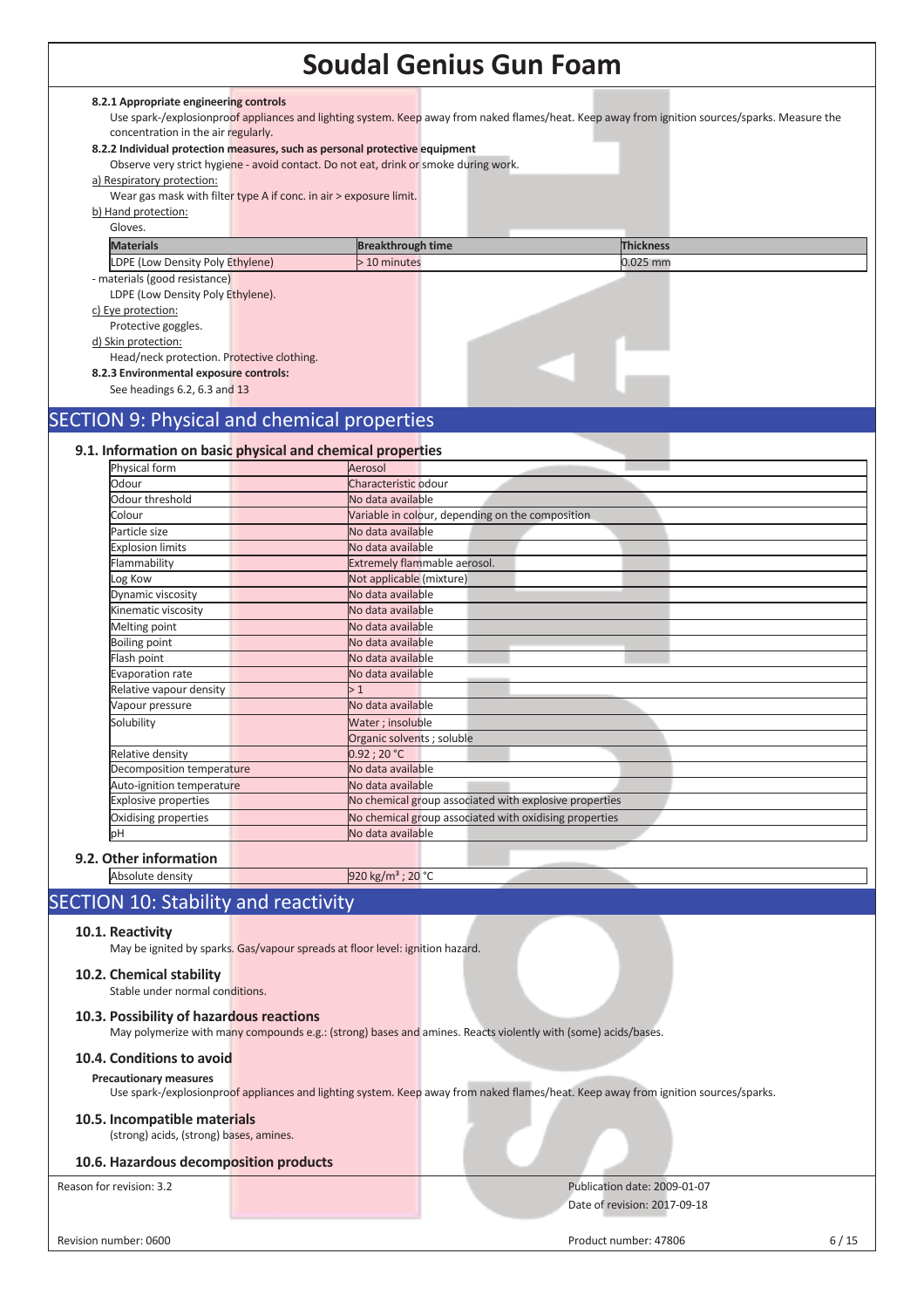On heating: release of toxic/combustible gases/vapours (hydrogen cyanide). On burning: release of toxic and corrosive gases/vapours (phosphorus oxides, nitrous vapours, hydrogen chloride, carbon monoxide - carbon dioxide).

### SECTION 11: Toxicological information

### **11.1. Information on toxicological effects 11.1.1 Test results**

#### **Acute toxicity**

Soudal Genius Gun Foam

No (test)data on the mixture available

Classification is based on the relevant ingredients

reaction mass of tris(2-chloropropyl) phosphate and tris(2-chloro-1-methylethyl) phosphate and phosphoric acid, bis(2-chloro-1-methylethyl) 2-chloropropyl ester and phosphoric acid, 2-chloro-1-methylethyl bis(2-chloropropyl) ester

| <b>Route of exposure</b> |             | Parameter | <b>Method</b>             | <b>Value</b>           | <b>Exposure time</b> | <b>Species</b>    | <b>Value</b>              | <b>Remark</b> |
|--------------------------|-------------|-----------|---------------------------|------------------------|----------------------|-------------------|---------------------------|---------------|
|                          |             |           |                           |                        |                      |                   | <b>determination</b>      |               |
| Oral                     | <b>LD50</b> |           | <b>EU Method B.1 tris</b> | $632 \text{ mg/kg}$ bw |                      | Rat (female)      | Experimental value        |               |
| Dermal                   | <b>LD50</b> |           | <b>OECD 402</b>           | $>$ 2000 mg/kg bw      | 24h                  | Rat (male/female) | <b>Experimental value</b> |               |
| Inhalation (aerosol)     | LC50        |           | <b>OECD 403</b>           | $> 7$ mg/l             | 4h                   | Rat (male/female) | Experimental value        |               |

polymethylene polyphenyl isocyanate

| <b>Route of exposure</b> | Parameter Method | <b>Value</b>                        | <b>Exposure time</b> | <b>Species</b> | <b>Value</b><br>determination | <b>Remark</b> |
|--------------------------|------------------|-------------------------------------|----------------------|----------------|-------------------------------|---------------|
| Oral                     | LD50             | $>10000$ mg/kg                      |                      | <b>Rat</b>     | Literature study              |               |
| Dermal                   | <b>LD50</b>      | > 5000 mg/kg                        |                      | Rabbit         | Literature study              |               |
| Inhalation (vapours)     | <b>LD50</b>      | $10 \text{ mg/l} - 20 \text{ mg/l}$ | 4 h                  | Rat            | Literature study              |               |
| Inhalation               |                  | category 4                          |                      |                | Literature study              |               |

**Conclusion** 

Harmful if inhaled.

Not classified as acute toxic in contact with skin

Not classified as acute toxic if swallowed

### **Corrosion/irritation**

Soudal Genius Gun Foam

No (test)data on the mixture available

Classification is based on the relevant ingredients

reaction mass of tris(2-chloropropyl) phosphate and tris(2-chloro-1-methylethyl) phosphate and phosphoric acid, bis(2-chloro-1-methylethyl) 2-chloropropyl ester and phosphoric acid, 2-chloro-1-methylethyl bis(2-chloropropyl) ester

|                                   | Route of exposure Result                                  |                                                     | Method          | <b>Exposure time</b> | Time point        | <b>Species</b>               | Value<br>determination    | <b>Remark</b> |
|-----------------------------------|-----------------------------------------------------------|-----------------------------------------------------|-----------------|----------------------|-------------------|------------------------------|---------------------------|---------------|
| Eye                               |                                                           | Not irritating                                      | <b>OECD 405</b> | 24h                  | 7 days            | Rabbit                       | <b>Experimental value</b> |               |
| Skin                              |                                                           | Not irritating                                      | <b>OECD 404</b> | 4h                   | 7 days            | Rabbit                       | <b>Experimental value</b> |               |
|                                   |                                                           | polymethylene polyphenyl isocyanate                 |                 |                      |                   |                              |                           |               |
|                                   | Route of exposure Result                                  |                                                     | Method          | <b>Exposure time</b> | <b>Time point</b> | <b>Species</b>               | Value<br>determination    | <b>Remark</b> |
| Eye                               |                                                           | Irritating;<br>category 2                           |                 |                      |                   |                              | Literature study          |               |
| Skin                              |                                                           | Irritating;<br>category 2                           |                 |                      |                   |                              | Literature study          |               |
| Inhalation                        |                                                           | <b>Irritating</b> ;<br>STOT SE cat.3                |                 |                      |                   |                              | Literature study          |               |
| Conclusion                        | Causes skin irritation.<br>Causes serious eye irritation. |                                                     |                 |                      |                   |                              |                           |               |
|                                   | May cause respiratory irritation.                         |                                                     |                 |                      |                   |                              |                           |               |
| Respiratory or skin sensitisation |                                                           |                                                     |                 |                      |                   |                              |                           |               |
|                                   | Soudal Genius Gun Foam                                    | No (test) data on the mixture available             |                 |                      |                   |                              |                           |               |
|                                   |                                                           | Classification is based on the relevant ingredients |                 |                      |                   |                              |                           |               |
|                                   |                                                           |                                                     |                 |                      |                   |                              |                           |               |
| Reason for revision: 3.2          |                                                           |                                                     |                 |                      |                   | Publication date: 2009-01-07 |                           |               |
|                                   |                                                           |                                                     |                 |                      |                   | Date of revision: 2017-09-18 |                           |               |
| Revision number: 0600             |                                                           |                                                     |                 |                      |                   | Product number: 47806        |                           | $7/15$        |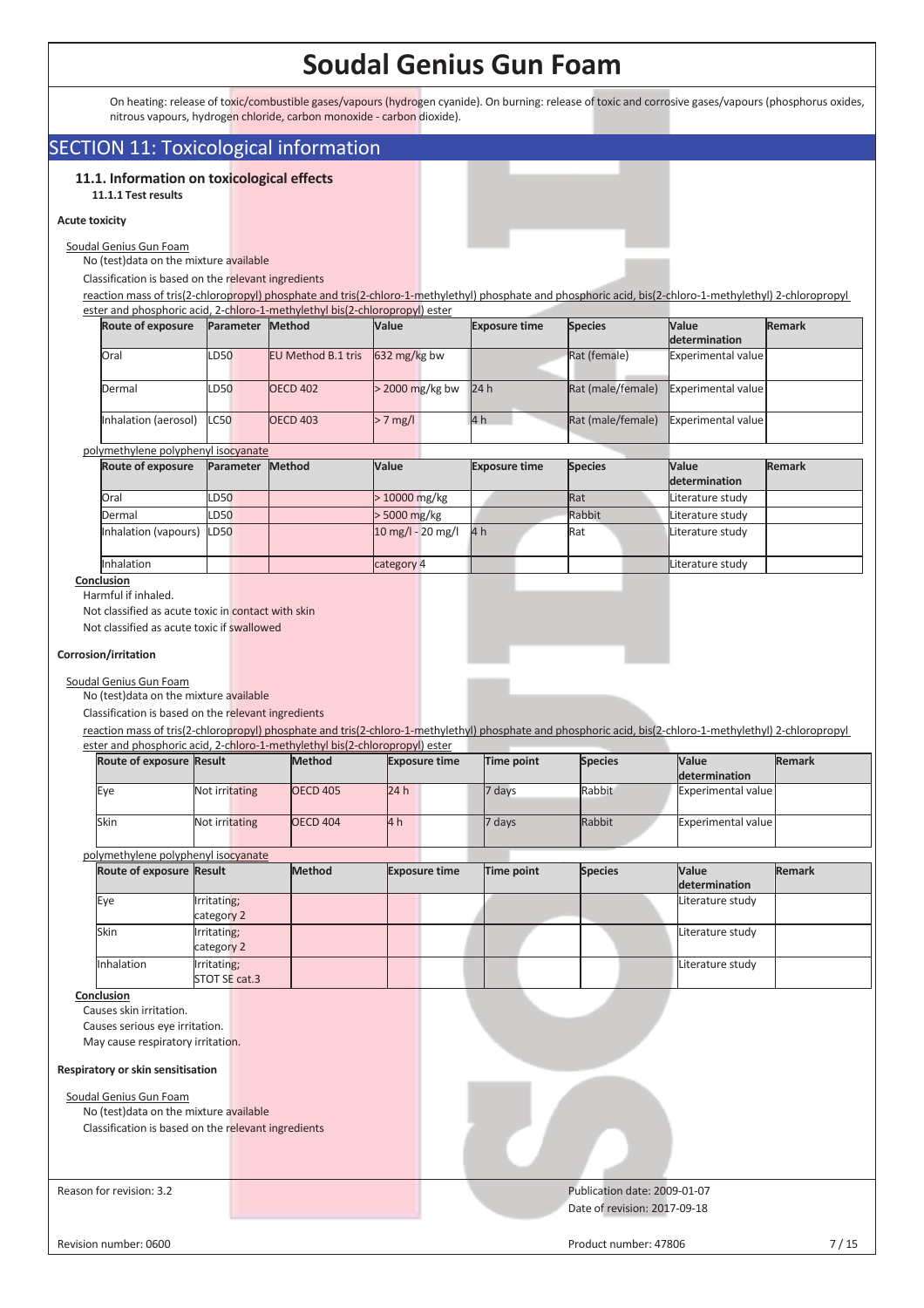|                                                                                                                                                                                                                                                                                  | Route of exposure Result   | <b>Method</b>                                |                              | <b>Exposure time</b>  | <b>Observation time</b>                                                                                                                                    | <b>Species</b>               | <b>Value determination Remark</b> |                                |
|----------------------------------------------------------------------------------------------------------------------------------------------------------------------------------------------------------------------------------------------------------------------------------|----------------------------|----------------------------------------------|------------------------------|-----------------------|------------------------------------------------------------------------------------------------------------------------------------------------------------|------------------------------|-----------------------------------|--------------------------------|
|                                                                                                                                                                                                                                                                                  |                            |                                              |                              |                       | point                                                                                                                                                      |                              |                                   |                                |
| Skin<br>polymethylene polyphenyl isocyanate                                                                                                                                                                                                                                      | Not sensitizing            | <b>OECD 429</b>                              |                              |                       |                                                                                                                                                            | Mouse (female)               | <b>Experimental value</b>         |                                |
| Route of exposure Result                                                                                                                                                                                                                                                         |                            | Method                                       |                              | <b>Exposure time</b>  | <b>Observation time</b>                                                                                                                                    | <b>Species</b>               | <b>Value determination Remark</b> |                                |
|                                                                                                                                                                                                                                                                                  |                            |                                              |                              |                       | point                                                                                                                                                      |                              |                                   |                                |
| Skin                                                                                                                                                                                                                                                                             | Sensitizing;<br>category 1 |                                              |                              |                       |                                                                                                                                                            |                              | Literature study                  |                                |
| Inhalation                                                                                                                                                                                                                                                                       | Sensitizing;<br>category 1 |                                              |                              |                       |                                                                                                                                                            |                              | Literature study                  |                                |
| May cause an allergic skin reaction.<br>May cause allergy or asthma symptoms or breathing difficulties if inhaled.<br>Specific target organ toxicity<br>Soudal Genius Gun Foam<br>No (test) data on the mixture available<br>Classification is based on the relevant ingredients |                            |                                              |                              |                       |                                                                                                                                                            |                              |                                   |                                |
|                                                                                                                                                                                                                                                                                  |                            |                                              |                              |                       | reaction mass of tris(2-chloropropyl) phosphate and tris(2-chloro-1-methylethyl) phosphate and phosphoric acid, bis(2-chloro-1-methylethyl) 2-chloropropyl |                              |                                   |                                |
| ester and phosphoric acid, 2-chloro-1-methylethyl bis(2-chloropropyl) ester<br>Route of exposure Parameter                                                                                                                                                                       |                            | Method                                       | Value                        | Organ                 | <b>Effect</b>                                                                                                                                              | <b>Exposure time</b>         | <b>Species</b>                    | Value                          |
| Oral (diet)                                                                                                                                                                                                                                                                      | <b>NOAEL</b>               | Subchronic                                   | $171 \text{ mg/kg}$          |                       | No effect                                                                                                                                                  | 13 weeks (daily)             | Rat (female)                      | determination<br>Experimental  |
| Oral (diet)                                                                                                                                                                                                                                                                      | <b>OAEL</b>                | toxicity test<br>Subchronic<br>toxicity test | bw/day<br>52 mg/kg<br>bw/day | Liver                 | Weight gain                                                                                                                                                | 13 weeks (daily)             | Rat (male)                        | value<br>Experimental<br>value |
| Inhalation<br>(vapours)                                                                                                                                                                                                                                                          | Dose level                 |                                              | 0.586 mg/l air               |                       | No effect                                                                                                                                                  |                              | Mouse (male)                      | Experimental<br>value          |
| polymethylene polyphenyl isocyanate                                                                                                                                                                                                                                              |                            |                                              |                              |                       |                                                                                                                                                            |                              |                                   |                                |
| Route of exposure Parameter                                                                                                                                                                                                                                                      |                            | <b>Method</b>                                | Value                        | Organ                 | <b>Effect</b>                                                                                                                                              | <b>Exposure time</b>         | <b>Species</b>                    | Value<br>determination         |
| Inhalation                                                                                                                                                                                                                                                                       |                            |                                              | STOT RE cat.2                |                       |                                                                                                                                                            |                              |                                   | Literature study               |
| Conclusion<br>May cause damage to organs through prolonged or repeated exposure if inhaled.<br>Not classified as sub-chronically toxic in contact with skin<br>Not classified as sub-chronically toxic if swallowed<br>Mutagenicity (in vitro)                                   |                            |                                              |                              |                       |                                                                                                                                                            |                              |                                   |                                |
| Soudal Genius Gun Foam<br>No (test) data on the mixture available                                                                                                                                                                                                                |                            |                                              |                              |                       | reaction mass of tris(2-chloropropyl) phosphate and tris(2-chloro-1-methylethyl) phosphate and phosphoric acid, bis(2-chloro-1-methylethyl) 2-chloropropyl |                              |                                   |                                |
| ester and phosphoric acid. 2-chloro-1-methylethyl bis(2-chloropropyl) ester                                                                                                                                                                                                      |                            |                                              |                              |                       |                                                                                                                                                            |                              |                                   |                                |
| <b>Result</b>                                                                                                                                                                                                                                                                    |                            | <b>Method</b>                                |                              | <b>Test substrate</b> |                                                                                                                                                            | <b>Effect</b>                |                                   | <b>Value determination</b>     |
| Negative with metabolic<br>activation, negative without                                                                                                                                                                                                                          |                            | <b>OECD 482</b>                              |                              | Rat liver cells       |                                                                                                                                                            |                              |                                   | <b>Experimental value</b>      |
| metabolic activation<br>Negative without metabolic<br>activation, positive with<br>metabolic activation                                                                                                                                                                          |                            | <b>OECD 476</b>                              |                              | cells)                | Mouse (lymphoma L5178Y                                                                                                                                     |                              |                                   | <b>Experimental value</b>      |
| Mutagenicity (in vivo)<br>Soudal Genius Gun Foam<br>No (test) data on the mixture available                                                                                                                                                                                      |                            |                                              |                              |                       |                                                                                                                                                            |                              |                                   |                                |
| Judgement is based on the relevant ingredients                                                                                                                                                                                                                                   |                            |                                              |                              |                       | reaction mass of tris(2-chloropropyl) phosphate and tris(2-chloro-1-methylethyl) phosphate and phosphoric acid, bis(2-chloro-1-methylethyl) 2-chloropropyl |                              |                                   |                                |
| ester and phosphoric acid, 2-chloro-1-methylethyl bis(2-chloropropyl) ester<br><b>Result</b>                                                                                                                                                                                     |                            | <b>Method</b>                                |                              | <b>Exposure time</b>  | <b>Test substrate</b>                                                                                                                                      | Organ                        |                                   | <b>Value determination</b>     |
| Negative                                                                                                                                                                                                                                                                         |                            | <b>OECD 474</b>                              |                              |                       | Mouse (male/female)                                                                                                                                        |                              | Bone marrow                       | <b>Experimental value</b>      |
| Conclusion                                                                                                                                                                                                                                                                       |                            |                                              |                              |                       |                                                                                                                                                            |                              |                                   |                                |
| Not classified for mutagenic or genotoxic toxicity                                                                                                                                                                                                                               |                            |                                              |                              |                       |                                                                                                                                                            |                              |                                   |                                |
| Carcinogenicity<br>Soudal Genius Gun Foam<br>No (test) data on the mixture available                                                                                                                                                                                             |                            |                                              |                              |                       |                                                                                                                                                            |                              |                                   |                                |
| Reason for revision: 3.2                                                                                                                                                                                                                                                         |                            |                                              |                              |                       |                                                                                                                                                            | Publication date: 2009-01-07 |                                   |                                |
|                                                                                                                                                                                                                                                                                  |                            |                                              |                              |                       |                                                                                                                                                            | Date of revision: 2017-09-18 |                                   |                                |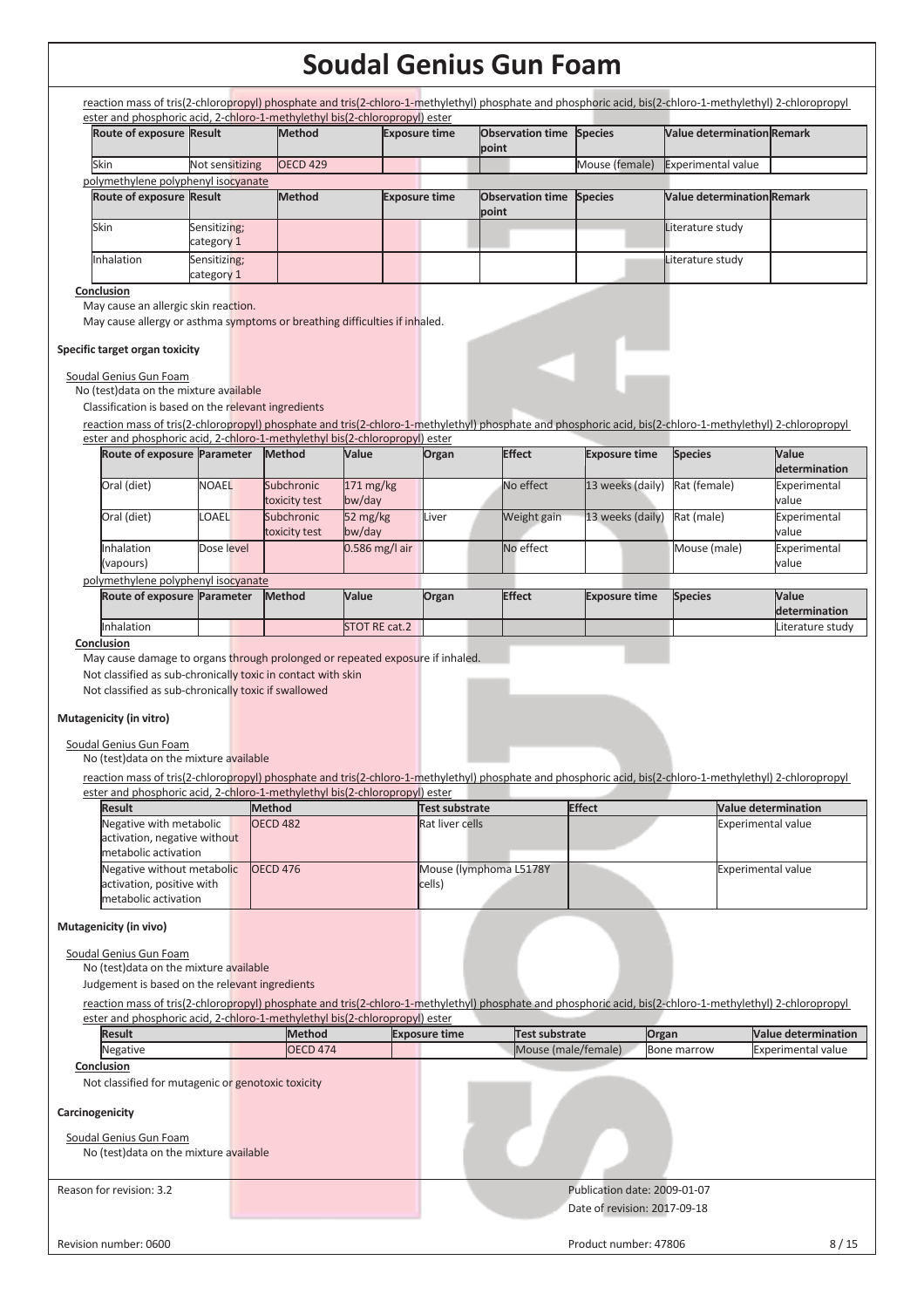Classification is based on the relevant ingredients

reaction mass of tris(2-chloropropyl) phosphate and tris(2-chloro-1-methylethyl) phosphate and phosphoric acid, bis(2-chloro-1-methylethyl) 2-chloropropyl ester and phosphoric acid, 2-chloro-1-methylethyl bis(2-chloropropyl) ester

|                 |                                     | ester and phosphone acid, z-chioro-1-methylethyl bis(z-chioropropyl) ester |              |                      |                |               |       |                      |
|-----------------|-------------------------------------|----------------------------------------------------------------------------|--------------|----------------------|----------------|---------------|-------|----------------------|
| <b>Route of</b> | Parameter                           | <b>Method</b>                                                              | <b>Value</b> | <b>Exposure time</b> | <b>Species</b> | <b>Effect</b> | Organ | Value                |
| exposure        |                                     |                                                                            |              |                      |                |               |       | <b>determination</b> |
| Inhalation      |                                     |                                                                            |              |                      |                |               |       | Data waiving         |
| Dermal          |                                     |                                                                            |              |                      |                |               |       | Data waiving         |
| Oral            |                                     |                                                                            |              |                      |                |               |       | Data waiving         |
|                 | polymethylene polyphenyl isocyanate |                                                                            |              |                      |                |               |       |                      |
| <b>Route of</b> | <b>Parameter</b>                    | <b>Method</b>                                                              | Value        | <b>Exposure time</b> | <b>Species</b> | <b>Effect</b> | Organ | Value                |
| exposure        |                                     |                                                                            |              |                      |                |               |       | determination        |
| <b>Unknown</b>  |                                     |                                                                            | category 2   |                      |                |               |       | Literature study     |
|                 |                                     |                                                                            |              |                      |                |               |       |                      |

**Conclusion** 

Suspected of causing cancer.

#### **Reproductive toxicity**

Soudal Genius Gun Foam

No (test)data on the mixture available

Judgement is based on the relevant ingredients

reaction mass of tris(2-chloropropyl) phosphate and tris(2-chloro-1-methylethyl) phosphate and phosphoric acid, bis(2-chloro-1-methylethyl) 2-chloropropyl ester and phosphoric acid, 2-chloro-1-methylethyl bis(2-chloropropyl) ester

|  |                        | Parameter | <b>Method</b>       | Value                 | <b>Exposure time Species</b> |               | Effect                | Organ              | <b>Value</b>  |
|--|------------------------|-----------|---------------------|-----------------------|------------------------------|---------------|-----------------------|--------------------|---------------|
|  |                        |           |                     |                       |                              |               |                       |                    | determination |
|  | Developmental toxicity | LOAEL     | OECD 416            | $99 \,\mathrm{mg/kg}$ |                              | Rat (female)  | Embryotoxicity        |                    | Experimental  |
|  |                        |           |                     | bw/day                |                              |               |                       |                    | value         |
|  | Effects on fertility   | LOAEL     | OECD <sub>416</sub> | $99 \,\mathrm{mg/kg}$ |                              | <b>Rat</b>    | Weight changes Female |                    | Experimental  |
|  |                        |           |                     | bw/day                |                              | (male/female) |                       | reproductive value |               |
|  |                        |           |                     |                       |                              |               |                       | organ              |               |

### **Conclusion**

Not classified for reprotoxic or developmental toxicity

### **Toxicity other effects**

Soudal Genius Gun Foam No (test)data on the mixture available

#### **Chronic effects from short and long-term exposure**

Soudal Genius Gun Foam

Feeling of weakness. Itching. Skin rash/inflammation. May stain the skin. Dry skin. Coughing. Possible inflammation of the respiratory tract. Respiratory difficulties.

# SECTION 12: Ecological information

### **12.1. Toxicity**

Soudal Genius Gun Foam

No (test)data on the mixture available

Judgement of the mixture is based on the relevant ingredients

reaction mass of tris(2-chloropropyl) phosphate and tris(2-chloro-1-methylethyl) phosphate and phosphoric acid, bis(2-chloro-1-methylethyl) 2-chloropropyl ester and phosphoric acid, 2-chloro-1-methylethyl bis(2-chloropropyl) ester

|                                                  |  | Parameter   | Method          | Value             | <b>Duration</b> | <b>Species</b>                                                | <b>Test design</b>           | Fresh/salt<br>water | <b>Value determination</b>              |
|--------------------------------------------------|--|-------------|-----------------|-------------------|-----------------|---------------------------------------------------------------|------------------------------|---------------------|-----------------------------------------|
| Acute toxicity fishes                            |  | <b>LC50</b> | Other           | 56.2 mg/l         | 96 h            | Brachydanio<br>rerio                                          | Static system Fresh water    |                     | Experimental value;<br>GLP              |
| Acute toxicity crustacea                         |  | <b>LC50</b> |                 | $131$ mg/l        | 48 h            | Daphnia magna                                                 | Static system Fresh water    |                     | Experimental value;<br>Locomotor effect |
| Toxicity algae and other aquatic ErC50<br>plants |  |             | <b>OECD 201</b> | 82 mg/l           | 72 h            | Pseudokirchnerie Static system Fresh water<br>lla subcapitata |                              |                     | Experimental value;<br><b>GLP</b>       |
| Long-term toxicity fish                          |  |             |                 |                   |                 |                                                               |                              |                     | Data waiving                            |
| Long-term toxicity aquatic<br>crustacea          |  | <b>NOEC</b> | <b>OECD 202</b> | $32 \text{ mg/l}$ | $21$ day(s)     | Daphnia magna                                                 | Semi-static<br>system        | Fresh water         | Experimental value;<br><b>GLP</b>       |
| Toxicity aquatic micro-<br>organisms             |  | <b>EC50</b> | <b>ISO 8192</b> | 784 mg/l          | 3 h             | <b>Activated sludge</b>                                       | Static system                | Fresh water         | Experimental value;<br><b>GLP</b>       |
|                                                  |  |             |                 |                   |                 |                                                               |                              |                     |                                         |
| Reason for revision: 3.2                         |  |             |                 |                   |                 |                                                               | Publication date: 2009-01-07 |                     |                                         |
|                                                  |  |             |                 |                   |                 |                                                               | Date of revision: 2017-09-18 |                     |                                         |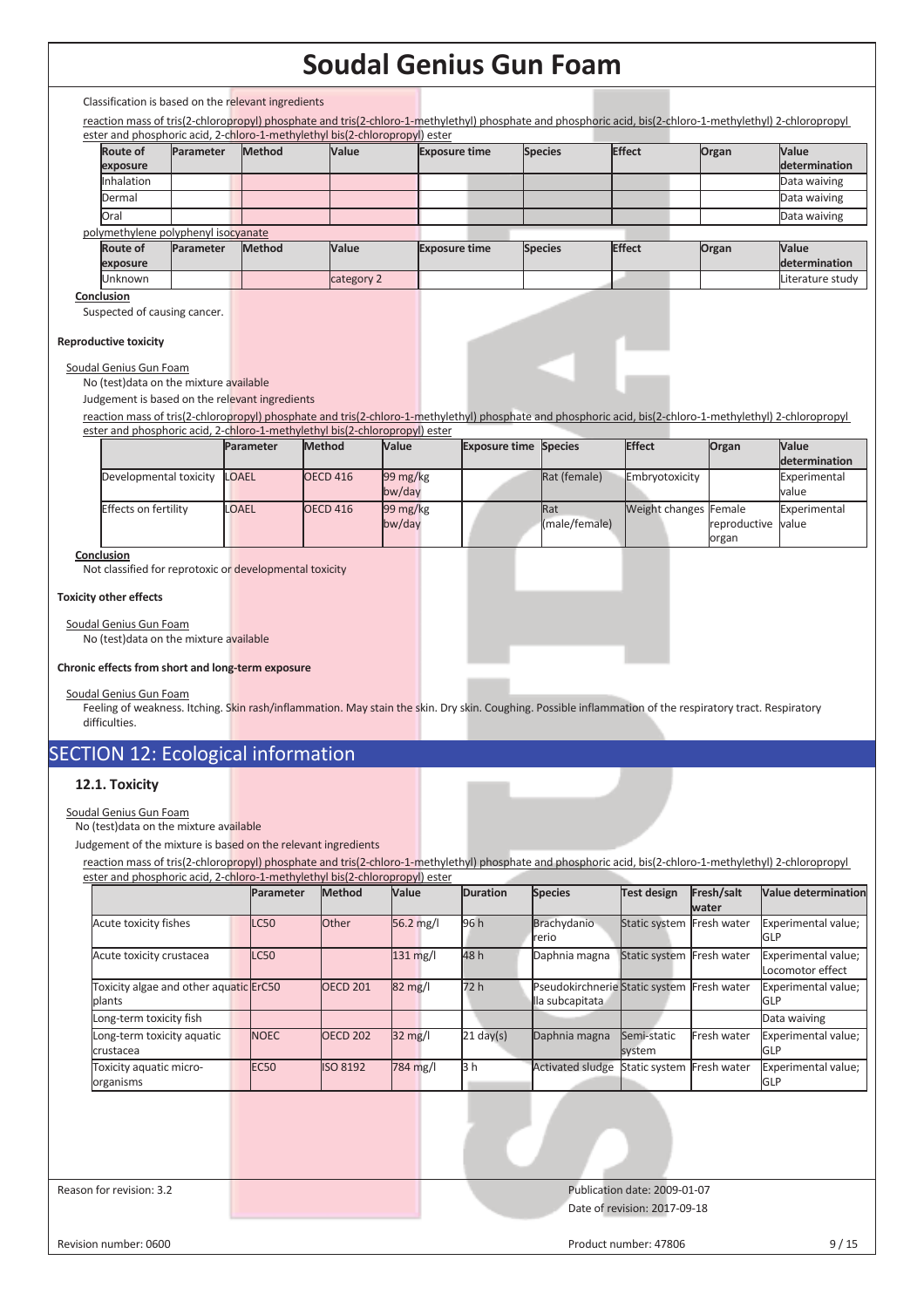| Value<br><b>Parameter</b><br><b>Method</b><br><b>Duration</b><br><b>Species</b><br><b>Test design</b><br>Fresh/salt<br>water<br><b>LC50</b><br>> 1000 mg/l<br>96 h<br><b>EC50</b><br><b>OECD 209</b><br>$>100$ mg/l<br><b>Activated sludge</b><br><b>Method</b><br>Value<br><b>Duration</b><br><b>Value determination</b><br>OECD 301E: Modified OECD Screening Test<br>14 %; GLP<br>$28$ day(s)<br>Experimental value                     | <b>Value determination</b><br>Literature study<br>Literature study |
|--------------------------------------------------------------------------------------------------------------------------------------------------------------------------------------------------------------------------------------------------------------------------------------------------------------------------------------------------------------------------------------------------------------------------------------------|--------------------------------------------------------------------|
| Acute toxicity other aquatic<br>organisms<br>organisms                                                                                                                                                                                                                                                                                                                                                                                     |                                                                    |
| Toxicity aquatic micro-                                                                                                                                                                                                                                                                                                                                                                                                                    |                                                                    |
|                                                                                                                                                                                                                                                                                                                                                                                                                                            |                                                                    |
| Conclusion<br>Not classified as dangerous for the environment according to the criteria of Regulation (EC) No 1272/2008<br>12.2. Persistence and degradability<br>reaction mass of tris(2-chloropropyl) phosphate and tris(2-chloro-1-methylethyl) phosphate and phosphoric acid, bis(2-chloro-1-methylethyl) 2-chloropropyl<br>ester and phosphoric acid, 2-chloro-1-methylethyl bis(2-chloropropyl) ester<br><b>Biodegradation water</b> |                                                                    |
|                                                                                                                                                                                                                                                                                                                                                                                                                                            |                                                                    |
|                                                                                                                                                                                                                                                                                                                                                                                                                                            |                                                                    |
| Phototransformation air (DT50 air)                                                                                                                                                                                                                                                                                                                                                                                                         |                                                                    |
|                                                                                                                                                                                                                                                                                                                                                                                                                                            |                                                                    |
|                                                                                                                                                                                                                                                                                                                                                                                                                                            |                                                                    |
| Value<br><b>Method</b><br><b>Conc. OH-radicals</b><br><b>Value determination</b>                                                                                                                                                                                                                                                                                                                                                           |                                                                    |
| 8.6h<br>500000/cm <sup>3</sup><br>AOPWIN v1.92<br>Calculated value                                                                                                                                                                                                                                                                                                                                                                         |                                                                    |
| <b>Biodegradation soil</b>                                                                                                                                                                                                                                                                                                                                                                                                                 |                                                                    |
| <b>Method</b><br>Value<br><b>Duration</b><br><b>Value determination</b>                                                                                                                                                                                                                                                                                                                                                                    |                                                                    |
| Data waiving                                                                                                                                                                                                                                                                                                                                                                                                                               |                                                                    |
| Half-life water (t1/2 water)                                                                                                                                                                                                                                                                                                                                                                                                               |                                                                    |
| Value<br><b>Value determination</b><br><b>Method</b><br>Primary                                                                                                                                                                                                                                                                                                                                                                            |                                                                    |
| degradation/mineralisation                                                                                                                                                                                                                                                                                                                                                                                                                 |                                                                    |
| EU Method C.7<br>Primary degradation<br>Experimental value<br>$>1$ year(s)                                                                                                                                                                                                                                                                                                                                                                 |                                                                    |
| polymethylene polyphenyl isocyanate                                                                                                                                                                                                                                                                                                                                                                                                        |                                                                    |
| <b>Biodegradation water</b>                                                                                                                                                                                                                                                                                                                                                                                                                |                                                                    |
| <b>Method</b><br>Value<br><b>Value determination</b><br><b>Duration</b>                                                                                                                                                                                                                                                                                                                                                                    |                                                                    |
| OECD 302C: Inherent Biodegradability:<br>< 60 %<br><b>Experimental value</b>                                                                                                                                                                                                                                                                                                                                                               |                                                                    |
| Modified MITI Test (II)                                                                                                                                                                                                                                                                                                                                                                                                                    |                                                                    |
| Log Kow                                                                                                                                                                                                                                                                                                                                                                                                                                    |                                                                    |
| Value<br><b>Value determination</b><br><b>Method</b><br><b>Remark</b><br><b>Temperature</b><br>Not applicable (mixture)                                                                                                                                                                                                                                                                                                                    |                                                                    |
| reaction mass of tris(2-chloropropyl) phosphate and tris(2-chloro-1-methylethyl) phosphate and phosphoric acid, bis(2-chloro-1-methylethyl) 2-chloropropyl<br>ester and phosphoric acid, 2-chloro-1-methylethyl bis(2-chloropropyl) ester<br><b>BCF fishes</b>                                                                                                                                                                             | <b>Value determination</b>                                         |
| Method<br>Value<br><b>Duration</b><br><b>Species</b><br>Parameter                                                                                                                                                                                                                                                                                                                                                                          |                                                                    |
| <b>BCF</b><br><b>OECD 305</b><br>6 week(s)<br>0.8 - 14; Fresh<br>Cyprinus carpio                                                                                                                                                                                                                                                                                                                                                           | <b>Experimental value</b>                                          |
| Log Kow                                                                                                                                                                                                                                                                                                                                                                                                                                    |                                                                    |
| <b>Method</b><br>Remark<br>Value<br><b>Temperature</b>                                                                                                                                                                                                                                                                                                                                                                                     | <b>Value determination</b>                                         |
| 30 °C<br>EU Method A.8<br>2.68                                                                                                                                                                                                                                                                                                                                                                                                             | <b>Experimental value</b>                                          |
|                                                                                                                                                                                                                                                                                                                                                                                                                                            |                                                                    |
| <b>BCF fishes</b>                                                                                                                                                                                                                                                                                                                                                                                                                          |                                                                    |
| <b>Method</b><br>Value<br><b>Duration</b><br>Parameter<br><b>Species</b>                                                                                                                                                                                                                                                                                                                                                                   | <b>Value determination</b>                                         |
| <b>BCF</b><br>Pisces                                                                                                                                                                                                                                                                                                                                                                                                                       | Literature study                                                   |
| Log Kow                                                                                                                                                                                                                                                                                                                                                                                                                                    |                                                                    |
| <b>Method</b><br><b>Remark</b><br>Value<br><b>Temperature</b>                                                                                                                                                                                                                                                                                                                                                                              | <b>Value determination</b>                                         |
| No data available                                                                                                                                                                                                                                                                                                                                                                                                                          |                                                                    |
|                                                                                                                                                                                                                                                                                                                                                                                                                                            |                                                                    |
|                                                                                                                                                                                                                                                                                                                                                                                                                                            |                                                                    |
|                                                                                                                                                                                                                                                                                                                                                                                                                                            |                                                                    |
|                                                                                                                                                                                                                                                                                                                                                                                                                                            |                                                                    |
|                                                                                                                                                                                                                                                                                                                                                                                                                                            |                                                                    |
|                                                                                                                                                                                                                                                                                                                                                                                                                                            |                                                                    |
| polymethylene polyphenyl isocyanate<br>Conclusion<br>No straightforward conclusion can be drawn based upon the available numerical values<br>12.4. Mobility in soil                                                                                                                                                                                                                                                                        |                                                                    |
|                                                                                                                                                                                                                                                                                                                                                                                                                                            |                                                                    |
|                                                                                                                                                                                                                                                                                                                                                                                                                                            |                                                                    |
|                                                                                                                                                                                                                                                                                                                                                                                                                                            |                                                                    |
|                                                                                                                                                                                                                                                                                                                                                                                                                                            |                                                                    |
| Reason for revision: 3.2<br>Publication date: 2009-01-07                                                                                                                                                                                                                                                                                                                                                                                   |                                                                    |
| Date of revision: 2017-09-18                                                                                                                                                                                                                                                                                                                                                                                                               |                                                                    |
|                                                                                                                                                                                                                                                                                                                                                                                                                                            |                                                                    |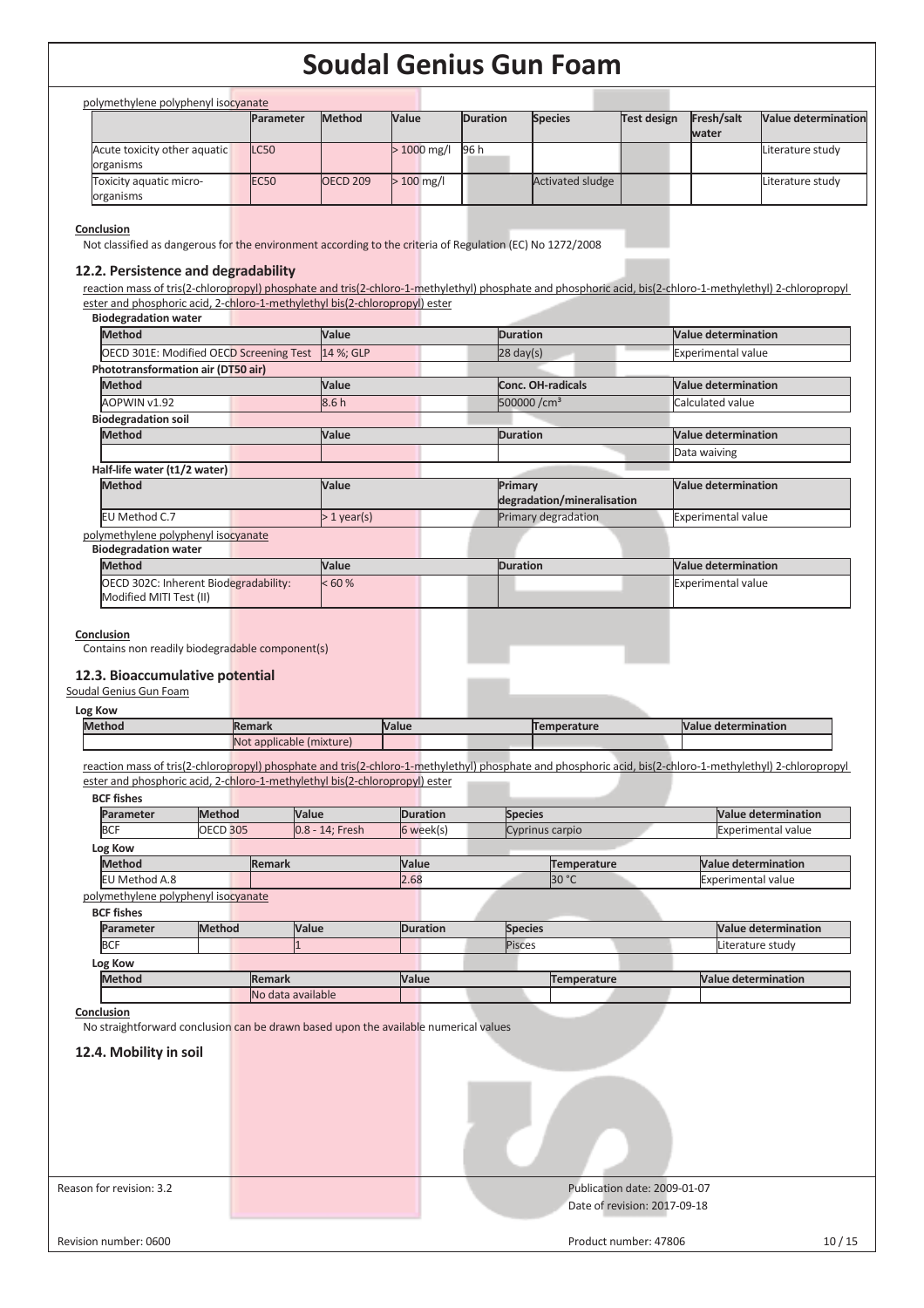reaction mass of tris(2-chloropropyl) phosphate and tris(2-chloro-1-methylethyl) phosphate and phosphoric acid, bis(2-chloro-1-methylethyl) 2-chloropropyl ester and phosphoric acid, 2-chloro-1-methylethyl bis(2-chloropropyl) ester

|                             | (log) Koc                            |       |                       |                 |                       |                      |                               |                     |  |                           |                            |
|-----------------------------|--------------------------------------|-------|-----------------------|-----------------|-----------------------|----------------------|-------------------------------|---------------------|--|---------------------------|----------------------------|
|                             | Parameter                            |       |                       |                 |                       |                      | <b>Method</b><br><b>Value</b> |                     |  |                           | <b>Value determination</b> |
|                             | log Koc                              |       |                       |                 | <b>EU Method C.19</b> |                      |                               | 2.76                |  | <b>Experimental value</b> |                            |
| <b>Percent distribution</b> |                                      |       |                       |                 |                       |                      |                               |                     |  |                           |                            |
|                             | <b>Method</b><br><b>Fraction air</b> |       | <b>Fraction biota</b> | <b>Fraction</b> |                       | <b>Fraction soil</b> | <b>Fraction water</b>         | Value determination |  |                           |                            |
|                             |                                      |       |                       | sediment        |                       |                      |                               |                     |  |                           |                            |
|                             | Mackay level I                       | 0.01% |                       | 0%              | 3.55%                 |                      | 3.52 %                        | 92.89%              |  | Read-across               |                            |

#### **Conclusion**

Contains component(s) with potential for mobility in the soil

### **12.5. Results of PBT and vPvB assessment**

Due to insufficient data no statement can be made whether the component(s) fulfil(s) the criteria of PBT and vPvB according to Annex XIII of Regulation (EC) No 1907/2006.

### **12.6. Other adverse effects**

Soudal Genius Gun Foam

#### **Fluorinated greenhouse gases (Regulation (EU) No 517/2014)**

None of the known components is included in the list of fluorinated greenhouse gases (Regulation (EU) No 517/2014) **Ozone-depleting potential (ODP)** 

Not classified as dangerous for the ozone layer (Regulation (EC) No 1005/2009)

### SECTION 13: Disposal considerations

The information in this section is a general description. If applicable and available, exposure scenarios are attached in annex. Always use the relevant exposure scenarios that correspond to your identified use.

### **13.1. Waste treatment methods**

#### **13.1.1 Provisions relating to waste**

#### **European Union**

Hazardous waste according to Directive 2008/98/EC, as amended by Regulation (EU) No 1357/2014 and Regulation (EU) No 2017/997.

- Waste material code (Directive 2008/98/EC, Decision 2000/0532/EC).
- 08 05 01\* (wastes not otherwise specified in 08: waste isocyanates).

16 05 04\* (gases in pressure containers and discarded chemicals: gases in pressure containers (including halons) containing hazardous substances). Depending on branch of industry and production process, also other waste codes may be applicable.

### **13.1.2 Disposal methods**

Remove waste in accordance with local and/or national regulations. Hazardous waste shall not be mixed together with other waste. Different types of hazardous waste shall not be mixed together if this may entail a risk of pollution or create problems for the further management of the waste. Hazardous waste shall be managed responsibly. All entities that store, transport or handle hazardous waste shall take the necessary measures to prevent risks of pollution or damage to people or animals. Specific treatment. Do not discharge into drains or the environment.

### **13.1.3 Packaging/Container**

#### **European Union**

Waste material code packaging (Directive 2008/98/EC).

15 01 10\* (packaging containing residues of or contaminated by dangerous substances).

### SECTION 14: Transport information

| Road (ADR)                               |                                                                       |
|------------------------------------------|-----------------------------------------------------------------------|
| 14.1. UN number                          |                                                                       |
| UN number                                | 1950                                                                  |
| 14.2. UN proper shipping name            |                                                                       |
| Proper shipping name                     | Aerosols                                                              |
| 14.3. Transport hazard class(es)         |                                                                       |
| <b>Hazard identification number</b>      |                                                                       |
| Class                                    | 2                                                                     |
| Classification code                      | 5F                                                                    |
| 14.4. Packing group                      |                                                                       |
| Packing group                            |                                                                       |
| Labels                                   | 2.1                                                                   |
| 14.5. Environmental hazards              |                                                                       |
| Environmentally hazardous substance mark | no                                                                    |
| 14.6. Special precautions for user       |                                                                       |
| Special provisions                       | 190                                                                   |
| Special provisions                       | 327                                                                   |
| Special provisions                       | 344                                                                   |
| Special provisions                       | 625                                                                   |
| Limited quantities                       | Combination packagings: not more than 1 liter per inner packaging for |
|                                          | liquids. A package shall not weigh more than 30 kg. (gross mass)      |
|                                          |                                                                       |
| Reason for revision: 3.2                 | Publication date: 2009-01-07                                          |
|                                          | Date of revision: 2017-09-18                                          |
|                                          |                                                                       |
|                                          |                                                                       |
| Revision number: 0600                    | 11/15<br>Product number: 47806                                        |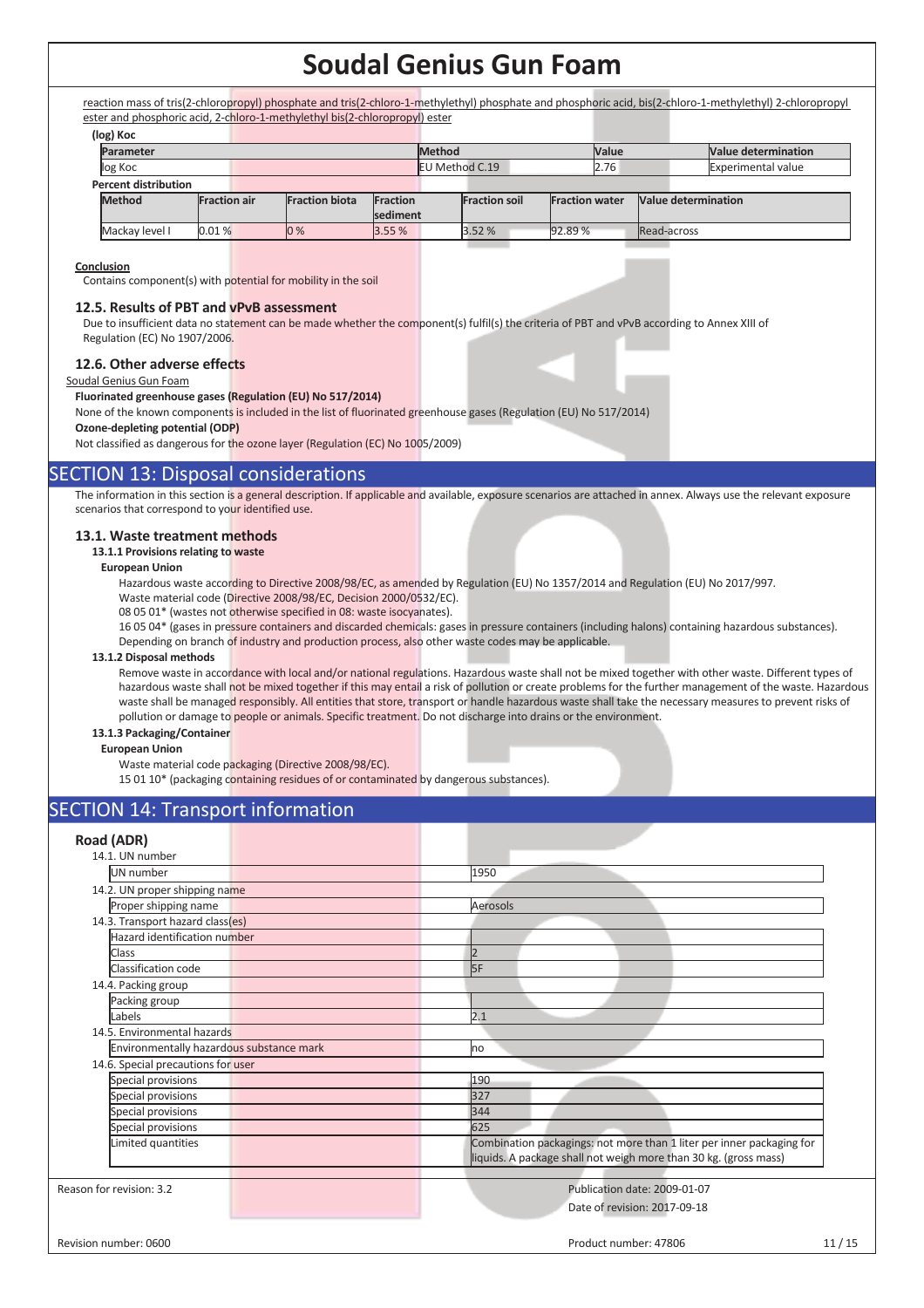| Rail (RID)                                                               |                                                                       |
|--------------------------------------------------------------------------|-----------------------------------------------------------------------|
| 14.1. UN number                                                          |                                                                       |
| UN number                                                                | 1950                                                                  |
| 14.2. UN proper shipping name                                            |                                                                       |
| Proper shipping name                                                     | Aerosols                                                              |
|                                                                          |                                                                       |
| 14.3. Transport hazard class(es)                                         |                                                                       |
| <b>Hazard identification number</b>                                      | 23                                                                    |
| Class                                                                    | $\overline{2}$                                                        |
| Classification code                                                      | 5F                                                                    |
| 14.4. Packing group                                                      |                                                                       |
| Packing group                                                            |                                                                       |
| Labels                                                                   | 2.1                                                                   |
| 14.5. Environmental hazards                                              |                                                                       |
| Environmentally hazardous substance mark                                 | no                                                                    |
| 14.6. Special precautions for user                                       |                                                                       |
| Special provisions                                                       | 190                                                                   |
| Special provisions                                                       | 327                                                                   |
| Special provisions                                                       | 344                                                                   |
|                                                                          | 625                                                                   |
| Special provisions                                                       |                                                                       |
| Limited quantities                                                       | Combination packagings: not more than 1 liter per inner packaging for |
|                                                                          | liquids. A package shall not weigh more than 30 kg. (gross mass)      |
| <b>Inland waterways (ADN)</b>                                            |                                                                       |
| 14.1. UN number                                                          |                                                                       |
|                                                                          |                                                                       |
| UN number                                                                | 1950                                                                  |
| 14.2. UN proper shipping name                                            |                                                                       |
| Proper shipping name                                                     | Aerosols                                                              |
| 14.3. Transport hazard class(es)                                         |                                                                       |
| <b>Class</b>                                                             | $\vert$ <sub>2</sub>                                                  |
| Classification code                                                      | 5F                                                                    |
| 14.4. Packing group                                                      |                                                                       |
| Packing group                                                            |                                                                       |
| Labels                                                                   | 2.1                                                                   |
| 14.5. Environmental hazards                                              |                                                                       |
| Environmentally hazardous substance mark                                 |                                                                       |
|                                                                          | no                                                                    |
| 14.6. Special precautions for user                                       |                                                                       |
| Special provisions                                                       | 190                                                                   |
| Special provisions                                                       | 327                                                                   |
| Special provisions                                                       | 344                                                                   |
| Special provisions                                                       | 625                                                                   |
| Limited quantities                                                       | Combination packagings: not more than 1 liter per inner packaging for |
|                                                                          | liquids. A package shall not weigh more than 30 kg. (gross mass)      |
|                                                                          |                                                                       |
| Sea (IMDG/IMSBC)                                                         |                                                                       |
| 14.1. UN number                                                          |                                                                       |
| UN number                                                                | 1950                                                                  |
| 14.2. UN proper shipping name                                            |                                                                       |
| Proper shipping name                                                     | Aerosols                                                              |
| 14.3. Transport hazard class(es)                                         |                                                                       |
| Class                                                                    | 2.1                                                                   |
|                                                                          |                                                                       |
| 14.4. Packing group                                                      |                                                                       |
| Packing group                                                            |                                                                       |
| Labels                                                                   | 2.1                                                                   |
| 14.5. Environmental hazards                                              |                                                                       |
| Marine pollutant                                                         |                                                                       |
| Environmentally hazardous substance mark                                 | no                                                                    |
| 14.6. Special precautions for user                                       |                                                                       |
| Special provisions                                                       | 63                                                                    |
| Special provisions                                                       | 190                                                                   |
| Special provisions                                                       | 277                                                                   |
| Special provisions                                                       | 327                                                                   |
|                                                                          | 344                                                                   |
| Special provisions                                                       |                                                                       |
| Special provisions                                                       | 381                                                                   |
| Special provisions                                                       | 959                                                                   |
| Limited quantities                                                       | Combination packagings: not more than 1 liter per inner packaging for |
|                                                                          | liquids. A package shall not weigh more than 30 kg. (gross mass)      |
| 14.7. Transport in bulk according to Annex II of Marpol and the IBC Code |                                                                       |
| Annex II of MARPOL 73/78                                                 | Not applicable                                                        |
|                                                                          |                                                                       |
| Reason for revision: 3.2                                                 | Publication date: 2009-01-07                                          |
|                                                                          | Date of revision: 2017-09-18                                          |
|                                                                          |                                                                       |
|                                                                          |                                                                       |
| Revision number: 0600                                                    | Product number: 47806<br>12/15                                        |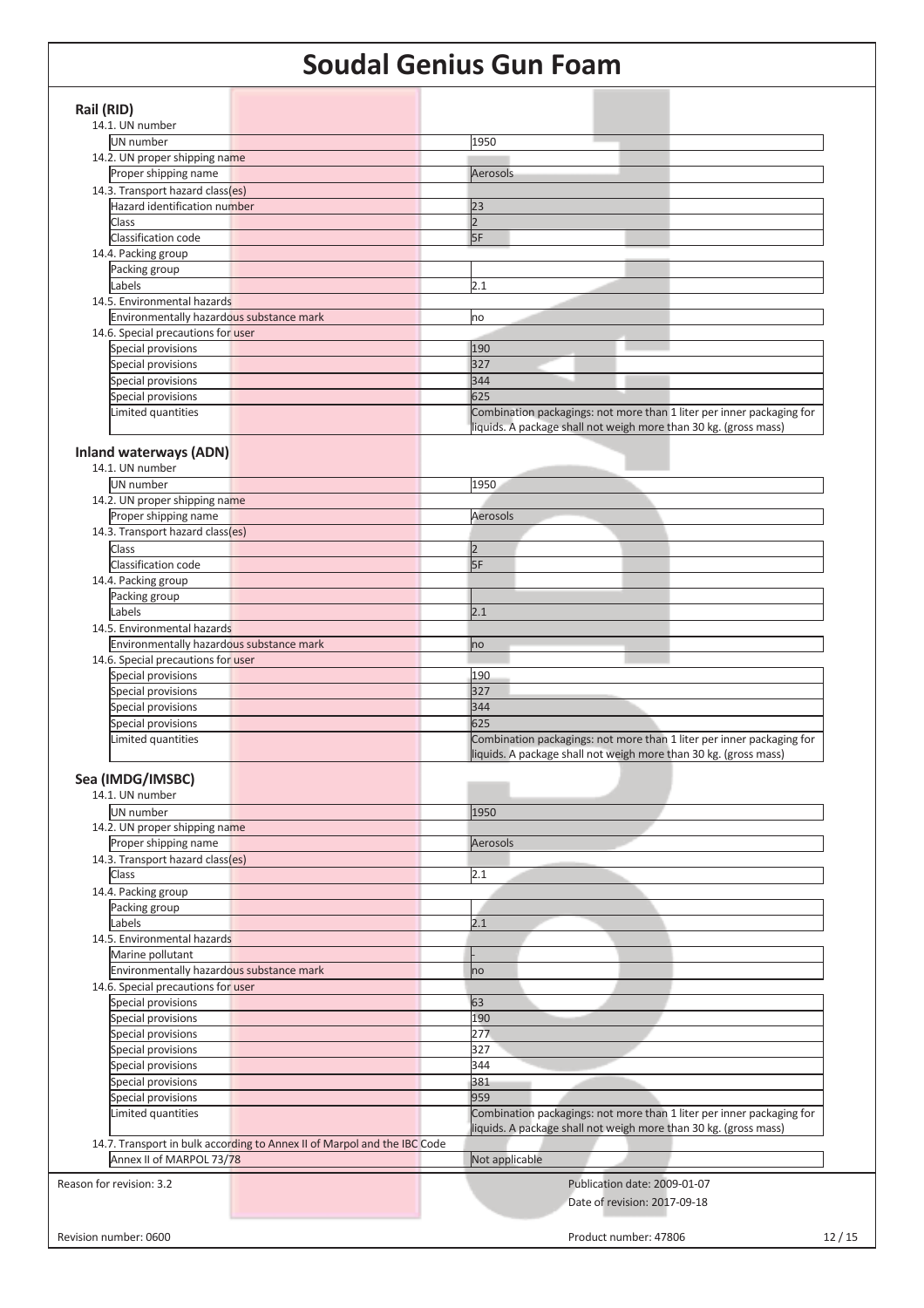| Air (ICAO-TI/IATA-DGR)                   |                                                        |                     |
|------------------------------------------|--------------------------------------------------------|---------------------|
| 14.1. UN number                          |                                                        |                     |
| UN number                                |                                                        | 1950                |
| 14.2. UN proper shipping name            |                                                        |                     |
| Proper shipping name                     |                                                        | Aerosols, flammable |
| 14.3. Transport hazard class(es)         |                                                        |                     |
| Class                                    |                                                        | 2.1                 |
| 14.4. Packing group                      |                                                        |                     |
| Packing group                            |                                                        |                     |
| Labels                                   |                                                        | 2.1                 |
| 14.5. Environmental hazards              |                                                        |                     |
| Environmentally hazardous substance mark |                                                        | no                  |
| 14.6. Special precautions for user       |                                                        |                     |
| Special provisions                       |                                                        | A145                |
| Special provisions                       |                                                        | A167                |
| Special provisions                       |                                                        | A802                |
|                                          | Limited quantities: maximum net quantity per packaging | 30 kg G             |
|                                          |                                                        |                     |

# SECTION 15: Regulatory information

**15.1. Safety, health and environmental regulations/legislation specific for the substance or mixture**

### **European legislation:**

VOC content Directive 2010/75/EU

| <b>VOC content</b> | <b>Remark</b> |  |  |  |  |
|--------------------|---------------|--|--|--|--|
| < 25.49 %          |               |  |  |  |  |
| $< 234.51$ g/l     |               |  |  |  |  |

### REACH Annex XVII - Restriction

Contains component(s) subject to restrictions of Annex XVII of Regulation (EC) No 1907/2006: restrictions on the manufacture, placing on the market and use of certain dangerous substances, mixtures and articles.

|                                                                                            | Designation of the substance, of the group of<br>substances or of the mixture | Conditions of restriction                                                                                                                     |
|--------------------------------------------------------------------------------------------|-------------------------------------------------------------------------------|-----------------------------------------------------------------------------------------------------------------------------------------------|
| reaction mass of tris(2-chloropropyl)                                                      | Liquid substances or mixtures which are                                       | 1. Shall not be used in:                                                                                                                      |
| phosphate and tris(2-chloro-1-methylethyl)                                                 | regarded as dangerous in accordance with                                      | - ornamental articles intended to produce light or colour effects by means of different                                                       |
| phosphate and phosphoric acid, bis(2-                                                      | Directive 1999/45/EC or are fulfilling the                                    | phases, for example in ornamental lamps and ashtrays,                                                                                         |
|                                                                                            |                                                                               |                                                                                                                                               |
| chloro-1-methylethyl) 2-chloropropyl ester                                                 | criteria for any of the following hazard classes                              | - tricks and jokes,                                                                                                                           |
| and phosphoric acid, 2-chloro-1-methylethyl or categories set out in Annex I to Regulation |                                                                               | - games for one or more participants, or any article intended to be used as such, even with                                                   |
| bis(2-chloropropyl) ester                                                                  | (EC) No 1272/2008:                                                            | ornamental aspects,                                                                                                                           |
| polymethylene polyphenyl isocyanate                                                        | (a) hazard classes 2.1 to 2.4, 2.6 and 2.7, 2.8                               | 2. Articles not complying with paragraph 1 shall not be placed on the market.                                                                 |
|                                                                                            |                                                                               | types A and B, 2.9, 2.10, 2.12, 2.13 categories 1.3. Shall not be placed on the market if they contain a colouring agent, unless required for |
|                                                                                            | and 2, 2.14 categories 1 and 2, 2.15 types A to                               | fiscal reasons, or perfume, or both, if they:                                                                                                 |
|                                                                                            |                                                                               | - can be used as fuel in decorative oil lamps for supply to the general public, and,                                                          |
|                                                                                            | (b) hazard classes 3.1 to 3.6, 3.7 adverse                                    | - present an aspiration hazard and are labelled with R65 or H304,                                                                             |
|                                                                                            | effects on sexual function and fertility or on                                | 4. Decorative oil lamps for supply to the general public shall not be placed on the market                                                    |
|                                                                                            | development, 3.8 effects other than narcotic                                  | unless they conform to the European Standard on Decorative oil lamps (EN 14059) adopted                                                       |
|                                                                                            | effects, 3.9 and 3.10;                                                        | by the European Committee for Standardisation (CEN).                                                                                          |
|                                                                                            | (c) hazard class 4.1;                                                         | 5. Without prejudice to the implementation of other Community provisions relating to the                                                      |
|                                                                                            | (d) hazard class 5.1.                                                         | classification, packaging and labelling of dangerous substances and mixtures, suppliers shall                                                 |
|                                                                                            |                                                                               | ensure, before the placing on the market, that the following requirements are met:                                                            |
|                                                                                            |                                                                               | a) lamp oils, labelled with R65 or H304, intended for supply to the general public are visibly,                                               |
|                                                                                            |                                                                               | legibly and indelibly marked as follows: "Keep lamps filled with this liquid out of the reach of                                              |
|                                                                                            |                                                                               | children"; and, by 1 December 2010, "Just a sip of lamp oil — or even sucking the wick of                                                     |
|                                                                                            |                                                                               | lamps - may lead to life-threatening lung damage";                                                                                            |
|                                                                                            |                                                                               | b) grill lighter fluids, labelled with R65 or H304, intended for supply to the general public are                                             |
|                                                                                            |                                                                               | legibly and indelibly marked by 1 December 2010 as follows: "Just a sip of grill lighter may                                                  |
|                                                                                            |                                                                               |                                                                                                                                               |
|                                                                                            |                                                                               | lead to life threatening lung damage";                                                                                                        |
|                                                                                            |                                                                               | c) lamp oils and grill lighters, labelled with R65 or H304, intended for supply to the general                                                |
|                                                                                            |                                                                               | public are packaged in black opaque containers not exceeding 1 litre by 1 December 2010.                                                      |
|                                                                                            |                                                                               | 6. No later than 1 June 2014, the Commission shall request the European Chemicals Agency                                                      |
|                                                                                            |                                                                               | to prepare a dossier, in accordance with Article 69 of the present Regulation with a view to                                                  |
|                                                                                            |                                                                               | ban, if appropriate, grill lighter fluids and fuel for decorative lamps, labelled R65 or H304,                                                |
|                                                                                            |                                                                               | intended for supply to the general public.                                                                                                    |
|                                                                                            |                                                                               | 7. Natural or legal persons placing on the market for the first time lamp oils and grill lighter                                              |
|                                                                                            |                                                                               | fluids, labelled with R65 or H304, shall by 1 December 2011, and annually thereafter,                                                         |
|                                                                                            |                                                                               | provide data on alternatives to lamp oils and grill lighter fluids labelled R65 or H304 to the                                                |
|                                                                                            |                                                                               | competent authority in the Member State concerned. Member States shall make those data                                                        |
|                                                                                            |                                                                               | available to the Commission.'                                                                                                                 |
|                                                                                            |                                                                               |                                                                                                                                               |
|                                                                                            |                                                                               |                                                                                                                                               |
| polymethylene polyphenyl isocyanate                                                        | Methylenediphenyl diisocyanate (MDI)                                          | 1. Shall not be placed on the market after 27 December 2010, as a constituent of mixtures in                                                  |
|                                                                                            | including the following specific isomers: 4.4'-                               | concentrations equal to or greater than 0,1 % by weight of MDI for supply to the general                                                      |
|                                                                                            | Methylenediphenyl diisocyanate; 2,4'-                                         | public, unless suppliers shall ensure before the placing on the market that the packaging:                                                    |
|                                                                                            | Methylenediphenyl diisocyanate; 2,2'-                                         | (a) contains protective gloves which comply with the requirements of Council Directive                                                        |
|                                                                                            | Methylenediphenyl diisocyanate                                                | 89/686/EEC;                                                                                                                                   |
|                                                                                            |                                                                               |                                                                                                                                               |
|                                                                                            |                                                                               |                                                                                                                                               |
| Reason for revision: 3.2                                                                   |                                                                               | Publication date: 2009-01-07                                                                                                                  |
|                                                                                            |                                                                               | Date of revision: 2017-09-18                                                                                                                  |
|                                                                                            |                                                                               |                                                                                                                                               |
| Revision number: 0600                                                                      |                                                                               | 13/15<br>Product number: 47806                                                                                                                |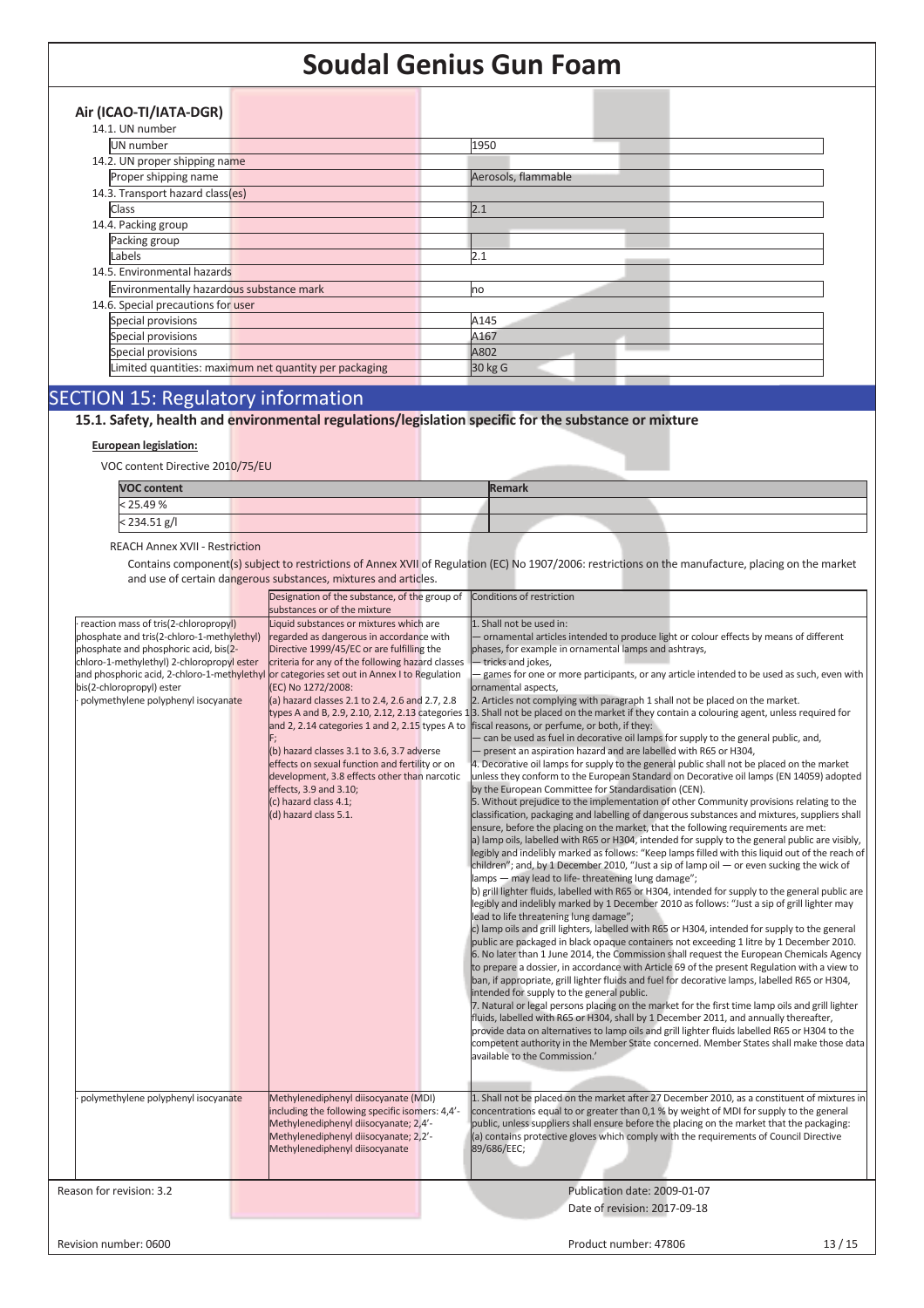|                                                                                                              |                                                                                                                      | <b>Soudal Genius Gun Foam</b>                                                                                                                                                                                                                                                                                                                                                                                                                                                                                                                                                                                                                                                                                                      |
|--------------------------------------------------------------------------------------------------------------|----------------------------------------------------------------------------------------------------------------------|------------------------------------------------------------------------------------------------------------------------------------------------------------------------------------------------------------------------------------------------------------------------------------------------------------------------------------------------------------------------------------------------------------------------------------------------------------------------------------------------------------------------------------------------------------------------------------------------------------------------------------------------------------------------------------------------------------------------------------|
|                                                                                                              |                                                                                                                      | (b) is marked visibly, legibly and indelibly as follows, and without prejudice to other<br>Community legislation concerning the classification, packaging and labelling of substances<br>and mixtures:<br>- Persons already sensitised to diisocyanates may develop allergic reactions when using<br>this product.<br>- Persons suffering from asthma, eczema or skin problems should avoid contact, including<br>dermal contact, with this product.<br>- This product should not be used under conditions of poor ventilation unless a protective<br>mask with an appropriate gas filter (i.e. type A1 according to standard EN 14387) is used.<br>2. By way of derogation, paragraph 1(a) shall not apply to hot melt adhesives. |
| <b>National legislation Belgium</b><br>Soudal Genius Gun Foam<br>No data available                           |                                                                                                                      |                                                                                                                                                                                                                                                                                                                                                                                                                                                                                                                                                                                                                                                                                                                                    |
| <b>National legislation The Netherlands</b><br>Soudal Genius Gun Foam                                        |                                                                                                                      |                                                                                                                                                                                                                                                                                                                                                                                                                                                                                                                                                                                                                                                                                                                                    |
| Waterbezwaarliikheid<br><b>National legislation France</b><br>Soudal Genius Gun Foam<br>No data available    | Z(2)                                                                                                                 |                                                                                                                                                                                                                                                                                                                                                                                                                                                                                                                                                                                                                                                                                                                                    |
| polymethylene polyphenyl isocyanate                                                                          |                                                                                                                      |                                                                                                                                                                                                                                                                                                                                                                                                                                                                                                                                                                                                                                                                                                                                    |
| Catégorie cancérogène                                                                                        | 4,4'-Diisocyanate de diphénylméthane; C2                                                                             |                                                                                                                                                                                                                                                                                                                                                                                                                                                                                                                                                                                                                                                                                                                                    |
| <b>National legislation Germany</b>                                                                          |                                                                                                                      |                                                                                                                                                                                                                                                                                                                                                                                                                                                                                                                                                                                                                                                                                                                                    |
| Soudal Genius Gun Foam<br>WGK                                                                                | Stoffe (VwVwS) of 27 July 2005 (Anhang 4)                                                                            | 1; Classification water polluting based on the components in compliance with Verwaltungsvorschrift wassergefährdender                                                                                                                                                                                                                                                                                                                                                                                                                                                                                                                                                                                                              |
|                                                                                                              |                                                                                                                      | reaction mass of tris(2-chloropropyl) phosphate and tris(2-chloro-1-methylethyl) phosphate and phosphoric acid, bis(2-chloro-1-methylethyl) 2-chloropropyl                                                                                                                                                                                                                                                                                                                                                                                                                                                                                                                                                                         |
| TA-Luft                                                                                                      | ester and phosphoric acid, 2-chloro-1-methylethyl bis(2-chloropropyl) ester<br>5.2.5                                 |                                                                                                                                                                                                                                                                                                                                                                                                                                                                                                                                                                                                                                                                                                                                    |
| polymethylene polyphenyl isocyanate                                                                          |                                                                                                                      |                                                                                                                                                                                                                                                                                                                                                                                                                                                                                                                                                                                                                                                                                                                                    |
| TA-Luft                                                                                                      | 5.2.5; I                                                                                                             |                                                                                                                                                                                                                                                                                                                                                                                                                                                                                                                                                                                                                                                                                                                                    |
| TRGS900 - Risiko der                                                                                         |                                                                                                                      | 4,4'-Methylendiphenyldiisocyanat; Y; Risiko der Fruchtschädigung braucht bei Einhaltung des Arbeitsplatzgrenzwertes                                                                                                                                                                                                                                                                                                                                                                                                                                                                                                                                                                                                                |
| Fruchtschädigung                                                                                             |                                                                                                                      | und des biologischen Grenzwertes nicht befürchtet zu werden                                                                                                                                                                                                                                                                                                                                                                                                                                                                                                                                                                                                                                                                        |
|                                                                                                              | biologischen Grenzwertes nicht befürchtet zu werden                                                                  | pMDI (als MDI berechnet); Y; Risiko der Fruchtschädigung braucht bei Einhaltung des Arbeitsplatzgrenzwertes und des                                                                                                                                                                                                                                                                                                                                                                                                                                                                                                                                                                                                                |
| Sensibilisierende Stoffe                                                                                     |                                                                                                                      | 4,4'-Methylendiphenyldiisocyanat; Sah; Atemwegssensibilisierende Stoffe Und Hautsensibilisierende Stoffe, an beiden                                                                                                                                                                                                                                                                                                                                                                                                                                                                                                                                                                                                                |
|                                                                                                              | Zielorganen Allergien auslösende                                                                                     |                                                                                                                                                                                                                                                                                                                                                                                                                                                                                                                                                                                                                                                                                                                                    |
|                                                                                                              |                                                                                                                      | pMDI (als MDI berechnet); Sa; Atemwegssensibilisierende Stoffe                                                                                                                                                                                                                                                                                                                                                                                                                                                                                                                                                                                                                                                                     |
| TRGS905 - Krebserzeugend                                                                                     |                                                                                                                      | Techn. ("Polymeres") MDI (pMDI) (in Form atembarer Aerosole, A-Fraktion); 2                                                                                                                                                                                                                                                                                                                                                                                                                                                                                                                                                                                                                                                        |
| TRGS905 - Erbgutverändernd<br><b>TRGS905</b>                                                                 |                                                                                                                      | Techn. ("Polymeres") MDI (pMDI) (in Form atembarer Aerosole, A-Fraktion); -<br>Techn. ("Polymeres") MDI (pMDI) (in Form atembarer Aerosole, A-Fraktion); -                                                                                                                                                                                                                                                                                                                                                                                                                                                                                                                                                                         |
| Fruchtbarkeitsgefährdend                                                                                     |                                                                                                                      |                                                                                                                                                                                                                                                                                                                                                                                                                                                                                                                                                                                                                                                                                                                                    |
| TRGS905 - Fruchtschädigend                                                                                   |                                                                                                                      | Techn. ("Polymeres") MDI (pMDI) (in Form atembarer Aerosole, A-Fraktion); -                                                                                                                                                                                                                                                                                                                                                                                                                                                                                                                                                                                                                                                        |
| Hautresorptive Stoffe                                                                                        | 4,4'-Methylendiphenyldiisocyanat; H; Hautresorptiv                                                                   |                                                                                                                                                                                                                                                                                                                                                                                                                                                                                                                                                                                                                                                                                                                                    |
|                                                                                                              | pMDI (als MDI berechnet); H; Hautresorptiv                                                                           |                                                                                                                                                                                                                                                                                                                                                                                                                                                                                                                                                                                                                                                                                                                                    |
| <b>National legislation United Kingdom</b>                                                                   |                                                                                                                      |                                                                                                                                                                                                                                                                                                                                                                                                                                                                                                                                                                                                                                                                                                                                    |
| Soudal Genius Gun Foam                                                                                       |                                                                                                                      |                                                                                                                                                                                                                                                                                                                                                                                                                                                                                                                                                                                                                                                                                                                                    |
| No data available                                                                                            |                                                                                                                      |                                                                                                                                                                                                                                                                                                                                                                                                                                                                                                                                                                                                                                                                                                                                    |
| polymethylene polyphenyl isocyanate                                                                          |                                                                                                                      |                                                                                                                                                                                                                                                                                                                                                                                                                                                                                                                                                                                                                                                                                                                                    |
| Skin Sensitisation                                                                                           | Isocyanates, all (as -NCO) Except methyl isocyanate; Sen<br>Isocyanates, all (as -NCO) Except methyl isocyanate; Sen |                                                                                                                                                                                                                                                                                                                                                                                                                                                                                                                                                                                                                                                                                                                                    |
| Respiratory sensitisation                                                                                    |                                                                                                                      |                                                                                                                                                                                                                                                                                                                                                                                                                                                                                                                                                                                                                                                                                                                                    |
| Other relevant data                                                                                          |                                                                                                                      |                                                                                                                                                                                                                                                                                                                                                                                                                                                                                                                                                                                                                                                                                                                                    |
| Soudal Genius Gun Foam<br>No data available                                                                  |                                                                                                                      |                                                                                                                                                                                                                                                                                                                                                                                                                                                                                                                                                                                                                                                                                                                                    |
|                                                                                                              |                                                                                                                      |                                                                                                                                                                                                                                                                                                                                                                                                                                                                                                                                                                                                                                                                                                                                    |
| polymethylene polyphenyl isocyanate<br>IARC - classification                                                 | 3; Polymethylene polyphenyl isocyanate                                                                               |                                                                                                                                                                                                                                                                                                                                                                                                                                                                                                                                                                                                                                                                                                                                    |
|                                                                                                              |                                                                                                                      |                                                                                                                                                                                                                                                                                                                                                                                                                                                                                                                                                                                                                                                                                                                                    |
| 15.2. Chemical safety assessment                                                                             | No chemical safety assessment has been conducted for the mixture.                                                    |                                                                                                                                                                                                                                                                                                                                                                                                                                                                                                                                                                                                                                                                                                                                    |
| <b>SECTION 16: Other information</b>                                                                         |                                                                                                                      |                                                                                                                                                                                                                                                                                                                                                                                                                                                                                                                                                                                                                                                                                                                                    |
| Full text of any H-statements referred to under heading 3:                                                   |                                                                                                                      |                                                                                                                                                                                                                                                                                                                                                                                                                                                                                                                                                                                                                                                                                                                                    |
| H220 Extremely flammable gas.                                                                                |                                                                                                                      |                                                                                                                                                                                                                                                                                                                                                                                                                                                                                                                                                                                                                                                                                                                                    |
| H222 Extremely flammable aerosol.                                                                            |                                                                                                                      |                                                                                                                                                                                                                                                                                                                                                                                                                                                                                                                                                                                                                                                                                                                                    |
| H229 Pressurised container: May burst if heated.<br>H280 Contains gas under pressure; may explode if heated. |                                                                                                                      |                                                                                                                                                                                                                                                                                                                                                                                                                                                                                                                                                                                                                                                                                                                                    |
| H302 Harmful if swallowed.                                                                                   |                                                                                                                      |                                                                                                                                                                                                                                                                                                                                                                                                                                                                                                                                                                                                                                                                                                                                    |
|                                                                                                              |                                                                                                                      |                                                                                                                                                                                                                                                                                                                                                                                                                                                                                                                                                                                                                                                                                                                                    |
| Reason for revision: 3.2                                                                                     |                                                                                                                      | Publication date: 2009-01-07                                                                                                                                                                                                                                                                                                                                                                                                                                                                                                                                                                                                                                                                                                       |
|                                                                                                              |                                                                                                                      | Date of revision: 2017-09-18                                                                                                                                                                                                                                                                                                                                                                                                                                                                                                                                                                                                                                                                                                       |
|                                                                                                              |                                                                                                                      |                                                                                                                                                                                                                                                                                                                                                                                                                                                                                                                                                                                                                                                                                                                                    |
| Revision number: 0600                                                                                        |                                                                                                                      | Product number: 47806<br>14/15                                                                                                                                                                                                                                                                                                                                                                                                                                                                                                                                                                                                                                                                                                     |